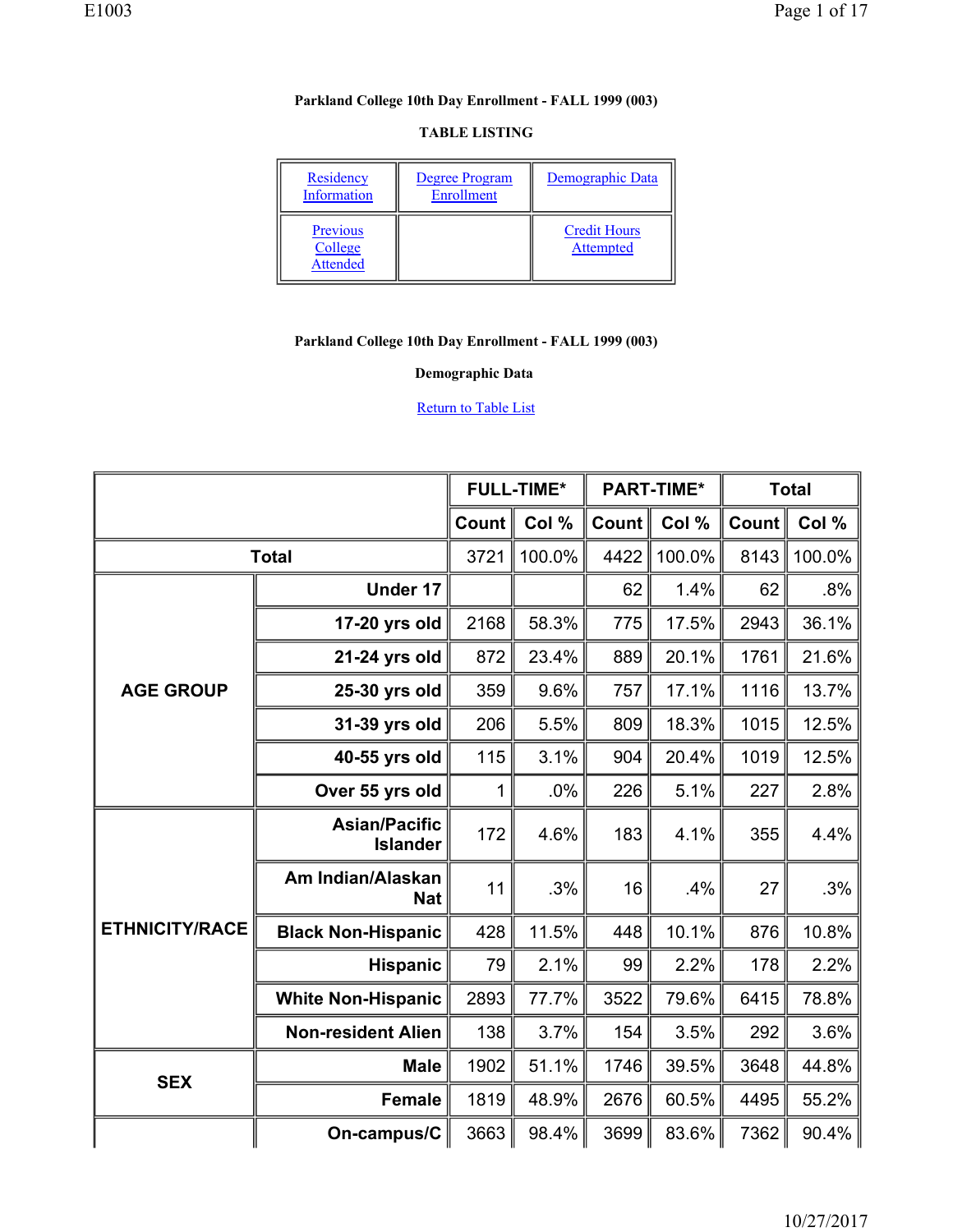| <b>ATTENDANCE</b>                  | Off-campus/F                                                  | 46             | 1.2%  | 627  | 14.2%  | 673  | 8.3%   |
|------------------------------------|---------------------------------------------------------------|----------------|-------|------|--------|------|--------|
| <b>TYPE</b>                        | Homestudy(TV,<br>ETC)/H                                       | 12             | .3%   | 96   | 2.2%   | 108  | 1.3%   |
|                                    | Day 7AM-4:59PM M-F                                            | 3477           | 93.4% | 2394 | 54.1%  | 5871 | 72.1%  |
| <b>ATTENDANCE</b><br>TIME**        | Evening 5PM-6:59PM<br>$M-F$                                   | 244            | 6.6%  | 1965 | 44.4%  | 2209 | 27.1%  |
|                                    | <b>Weekend Sat/Sun</b>                                        |                |       | 63   | 1.4%   | 63   | .8%    |
|                                    | 1st time in college<br>level coursewk (incl<br>summer)        | 769            | 20.7% | 729  | 16.5%  | 1498 | 18.4%  |
|                                    | New pre-college<br>student                                    | 318            | 8.5%  | 183  | 4.1%   | 501  | 6.2%   |
|                                    | <b>Transfer student</b>                                       | 438            | 11.8% | 346  | 7.8%   | 784  | 9.6%   |
| <b>ENROLLMENT</b><br><b>STATUS</b> | New gen studies/voc<br>skills student                         |                |       | 43   | 1.0%   | 43   | .5%    |
|                                    | <b>Continuing student</b>                                     | 1778           | 47.8% | 1775 | 40.1%  | 3553 | 43.6%  |
|                                    | Moved to college-<br>level from precol/gen<br>stud/voc skills | 154            | 4.1%  | 181  | 4.1%   | 335  | 4.1%   |
|                                    | <b>Returning student</b>                                      | 264            | 7.1%  | 1165 | 26.3%  | 1429 | 17.5%  |
|                                    | <b>Freshman</b>                                               | 2083           | 56.0% | 2030 | 45.9%  | 4113 | 50.5%  |
| <b>STUDENT LEVEL</b>               | Sophomore                                                     | 1172           | 31.5% | 1370 | 31.0%  | 2542 | 31.2%  |
|                                    | <b>HS student enrollee</b>                                    |                |       | 163  | 3.7%   | 163  | 2.0%   |
|                                    | Unclassified/other                                            | 466            | 12.5% | 859  | 19.4%  | 1325 | 16.3%  |
|                                    | In-district                                                   | 2624           | 70.5% | 3763 | 85.1%  | 6387 | 78.4%  |
|                                    | <b>Out-of-district</b>                                        | 879            | 23.6% | 471  | 10.7%  | 1350 | 16.6%  |
| <b>RESIDENCY</b>                   | State correct Inst                                            |                |       | 1    | $.0\%$ | 1    | $.0\%$ |
|                                    | Out-of-stat                                                   | 48             | 1.3%  | 34   | $.8\%$ | 82   | 1.0%   |
|                                    | <b>Foreign Country</b>                                        | 170            | 4.6%  | 153  | 3.5%   | 323  | 4.0%   |
| <b>STUDENT</b>                     | <b>Prepare for transfer</b>                                   | 1553           | 41.7% | 876  | 19.8%  | 2429 | 29.8%  |
| <b>INTENT</b>                      | <b>Improve skills for</b><br>present job                      | 28             | .8%   | 305  | 6.9%   | 333  | 4.1%   |
|                                    | Prepare for job<br>immediately after<br>com college           | 655            | 17.6% | 973  | 22.0%  | 1628 | 20.0%  |
|                                    |                                                               | $\overline{7}$ | .2%   | 26   | .6%    | 33   | $.4\%$ |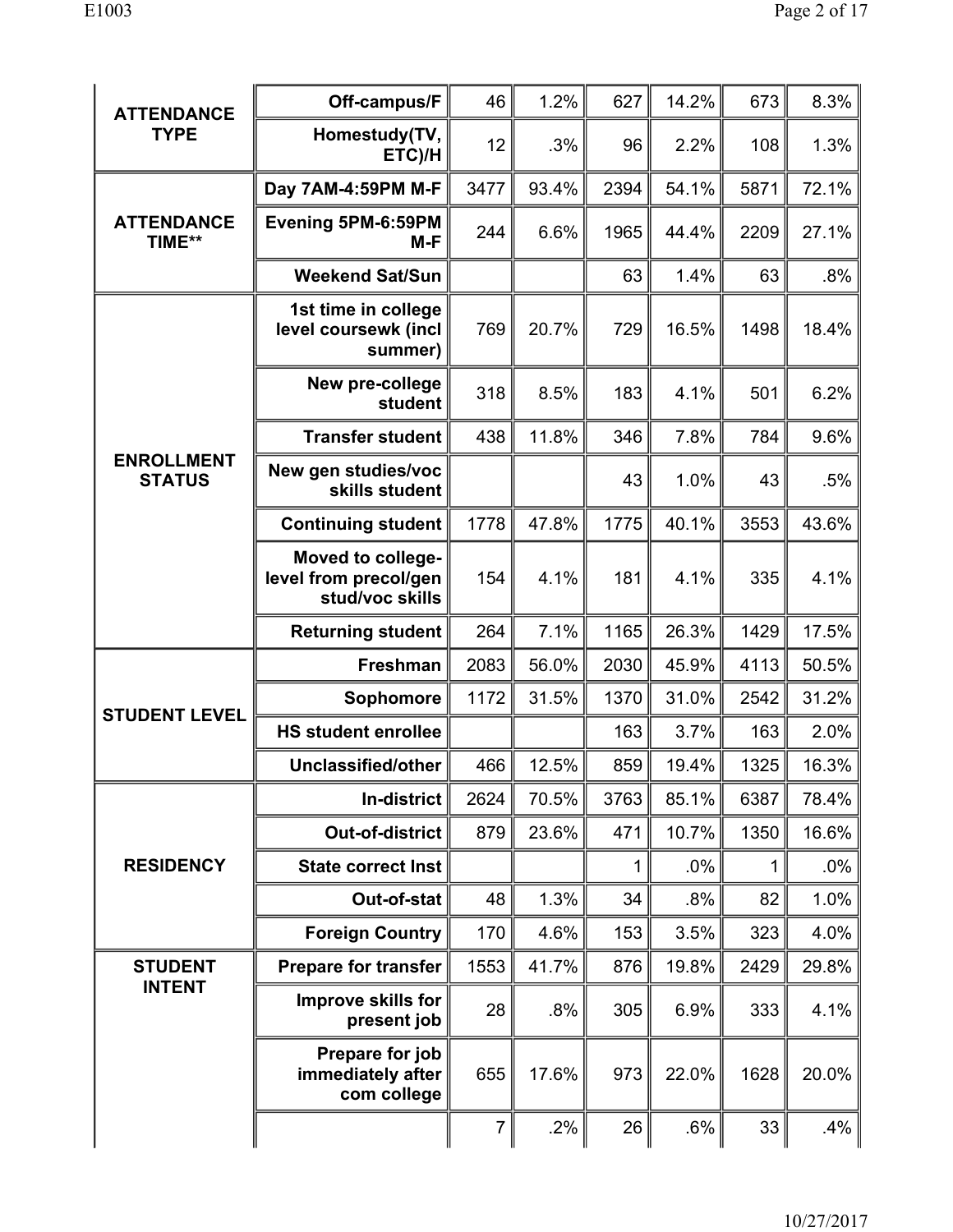|                                       | Prepare for $ $<br><b>GED/improve basic</b><br>ac skills |                |       |                |        |      |        |
|---------------------------------------|----------------------------------------------------------|----------------|-------|----------------|--------|------|--------|
|                                       | <b>Personal interest -</b><br>not career oriented        | 53             | 1.4%  | 323            | 7.3%   | 376  | 4.6%   |
|                                       | Other or unknown                                         | 1425           | 38.3% | 1919           | 43.4%  | 3344 | 41.1%  |
|                                       | Complete one or<br>several courses                       | 345            | 9.3%  | 2289           | 51.8%  | 2634 | 32.3%  |
| <b>ENROLLMENT</b><br><b>OBJECTIVE</b> | Complete a<br><b>Certificate</b>                         | 130            | 3.5%  | 174            | 3.9%   | 304  | 3.7%   |
|                                       | <b>Complete Assoc</b><br>degree                          | 3246           | 87.2% | 1959           | 44.3%  | 5205 | 63.9%  |
| <b>TRANSFER</b>                       | <b>NOT planning</b><br>transfer                          | 1869           | 50.2% | 3182           | 72.0%  | 5051 | 62.0%  |
| <b>PLANS</b>                          | <b>YES, planning</b><br>transfer                         | 1852           | 49.8% | 1240           | 28.0%  | 3092 | 38.0%  |
| <b>JTPA</b>                           | All other                                                | 3662           | 98.4% | 4377           | 99.0%  | 8039 | 98.7%  |
|                                       | <b>JTPA Participant</b>                                  | 59             | 1.6%  | 45             | 1.0%   | 104  | 1.3%   |
|                                       | <b>Assoc Deg/A</b>                                       | 30             | .8%   | 190            | 4.3%   | 220  | 2.7%   |
|                                       | <b>Bachelor Deg/B</b>                                    | 57             | 1.5%  | 311            | 7.0%   | 368  | 4.5%   |
|                                       | Certificate/C                                            | 21             | .6%   | 63             | 1.4%   | 84   | 1.0%   |
|                                       | Doctoral/D                                               | $\mathbf{1}$   | .0%   | 15             | .3%    | 16   | .2%    |
|                                       | GED/G                                                    | 121            | 3.3%  | 144            | 3.3%   | 265  | 3.3%   |
| <b>HIGHEST DEG</b><br><b>EARNED</b>   | <b>High School Dip/H</b>                                 | 3130           | 84.1% | 2447           | 55.3%  | 5577 | 68.5%  |
|                                       | <b>Master Deg/M</b>                                      | $\overline{2}$ | .1%   | 108            | 2.4%   | 110  | 1.4%   |
|                                       | None/N                                                   | 29             | .8%   | 94             | 2.1%   | 123  | 1.5%   |
|                                       | Other/O                                                  | 70             | 1.9%  | 119            | 2.7%   | 189  | 2.3%   |
|                                       | <b>First Prof (Dental,</b><br>Law, etc)/P                | 4              | .1%   | 12             | .3%    | 16   | .2%    |
|                                       | Unknown/U                                                | 256            | 6.9%  | 919            | 20.8%  | 1175 | 14.4%  |
| <b>ATHLETIC AID</b>                   | <b>No Financial</b><br><b>Assistance</b>                 | 3601           | 96.8% | 4414           | 99.8%  | 8015 | 98.4%  |
|                                       | <b>Scholarship Athlete</b>                               | 120            | 3.2%  | 8              | .2%    | 128  | 1.6%   |
| <b>SPORT</b><br><b>W/ATHLETIC AID</b> | <b>Not a Scholarship</b><br><b>Athlete</b>               | 3601           | 96.8% | 4414           | 99.8%  | 8015 | 98.4%  |
|                                       | <b>Basketball</b>                                        | 18             | .5%   | $\overline{2}$ | $.0\%$ | 20   | $.2\%$ |
|                                       |                                                          |                |       |                |        |      |        |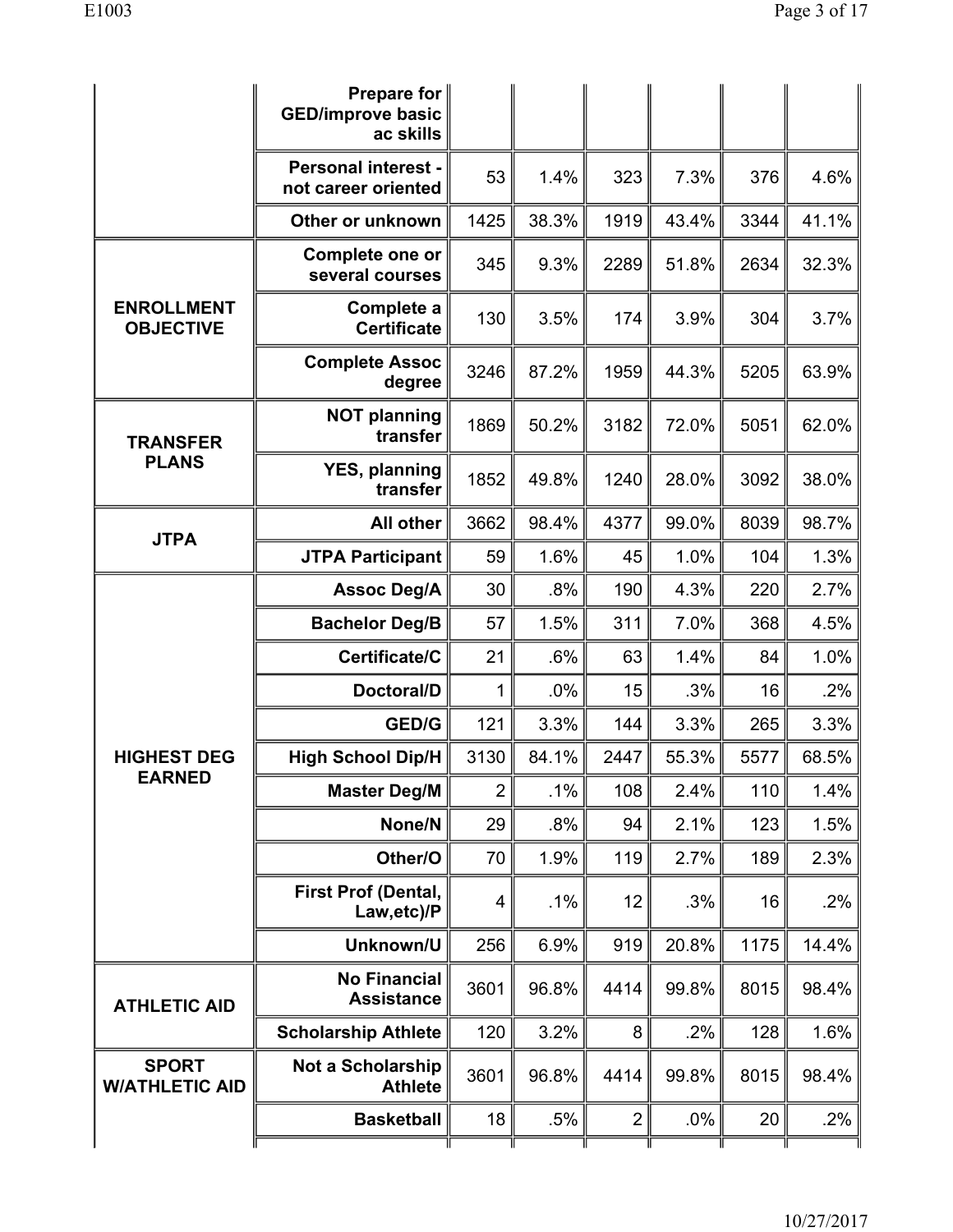| Baseball (not soft) $\parallel$ | 30 <sub>1</sub>  | .8%∥   | 0% l     | 211 | $.4\%$ |
|---------------------------------|------------------|--------|----------|-----|--------|
| Track & $X-C$                   | 34               | .9%    | $1\%$ li | つフー | .5% ∥  |
| All other sports $\ $           | 38 <sup>  </sup> | $.0\%$ | 0%∥      | 40  | .5%    |

## **Residency Data**

|                   | <b>FULL-TIME*</b>       |        | <b>PART-TIME*</b> |        | <b>Total</b>            |        |
|-------------------|-------------------------|--------|-------------------|--------|-------------------------|--------|
|                   | Count                   | Col %  | Count             | Col %  | <b>Count</b>            | Col %  |
| <b>Bond</b>       | $\mathbf 1$             | .0%    | 1                 | .0%    | $\overline{2}$          | $.0\%$ |
| <b>Boone</b>      | $\overline{2}$          | .1%    | 1                 | .0%    | 3                       | .0%    |
| <b>Bureau</b>     | 5                       | .1%    |                   |        | 5                       | .1%    |
| <b>Calhoun</b>    | $\overline{2}$          | .1%    | $\overline{2}$    | .0%    | 4                       | .0%    |
| <b>Carroll</b>    | 1                       | .0%    | 1                 | .0%    | $\overline{2}$          | .0%    |
| Cass              | $\overline{2}$          | $.1\%$ | $\overline{2}$    | .0%    | 4                       | .0%    |
| Champaign         | 1997                    | 53.7%  | 2953              | 66.8%  | 4950                    | 60.8%  |
| <b>Christian</b>  | $\overline{\mathbf{4}}$ | .1%    | $\overline{2}$    | .0%    | $6\phantom{1}6$         | .1%    |
| <b>Clark</b>      | $\overline{2}$          | .1%    |                   |        | $\overline{2}$          | $.0\%$ |
| Clay              |                         |        | $\overline{2}$    | .0%    | $\overline{2}$          | .0%    |
| <b>Clinton</b>    | 3                       | .1%    | 1                 | .0%    | $\overline{\mathbf{4}}$ | $.0\%$ |
| <b>Coles</b>      | 9                       | .2%    | 11                | .2%    | 20                      | .2%    |
| Cook              | 280                     | 7.5%   | 157               | 3.6%   | 437                     | 5.4%   |
| <b>Crawford</b>   | $\overline{7}$          | .2%    | 5                 | .1%    | 12                      | .1%    |
| <b>Cumberland</b> | $\overline{2}$          | .1%    | 1                 | .0%    | 3                       | .0%    |
| De Kalb           | 5                       | .1%    | 5                 | .1%    | 10                      | $.1\%$ |
| De Witt           | 39                      | 1.0%   | 45                | 1.0%   | 84                      | 1.0%   |
| <b>Douglas</b>    | 147                     | 4.0%   | 173               | 3.9%   | 320                     | 3.9%   |
| Du Page           | 35                      | .9%    | 29                | $.7\%$ | 64                      | .8%    |
| Edgar             | 9                       | .2%    | $\,6$             | .1%    | 15                      | .2%    |
| Effingham         | 23                      | .6%    | $\overline{7}$    | .2%    | 30                      | .4%    |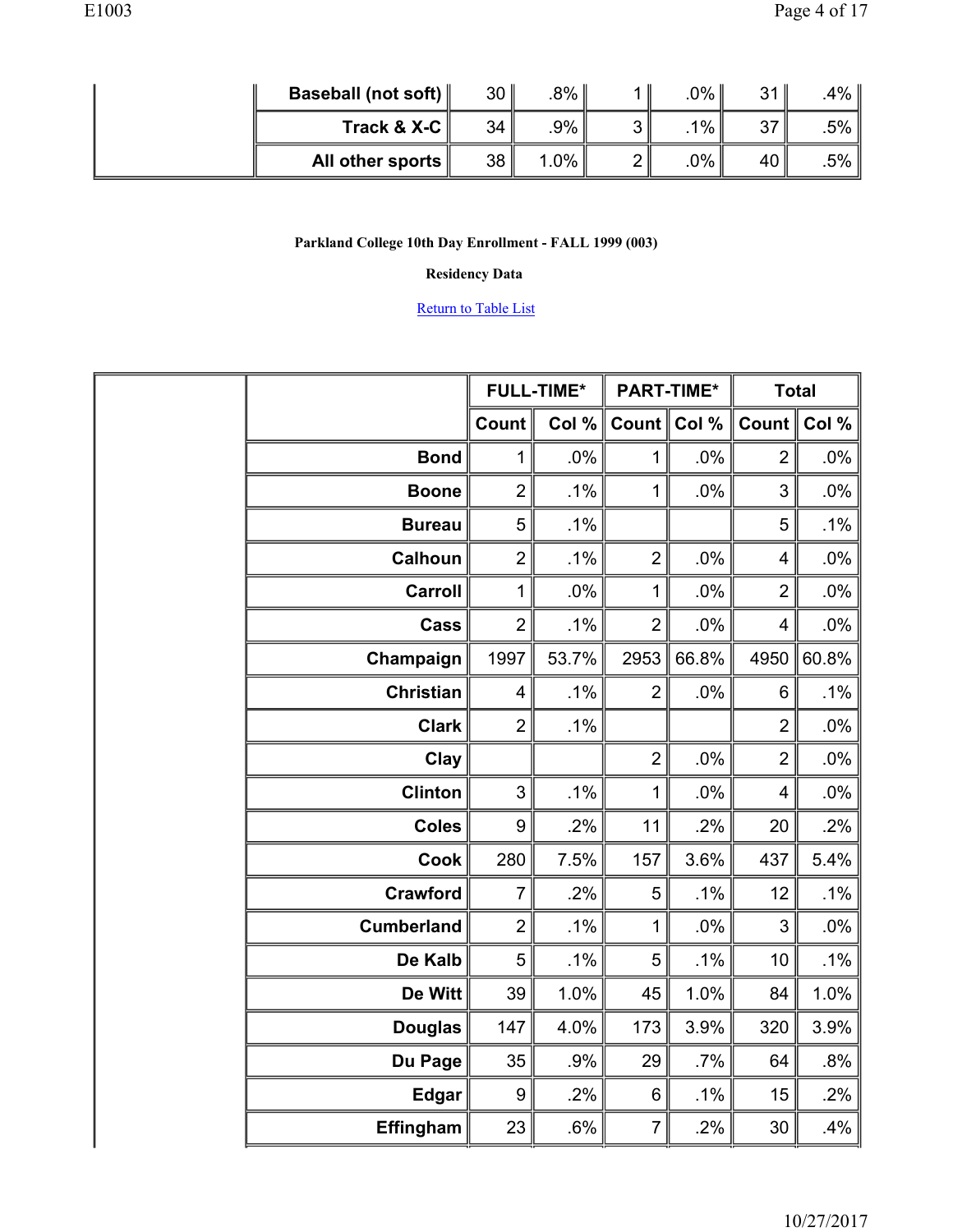| Fayette           | 1 I                     | $.0\%$ | 2              | $.0\%$ | 3                         | $.0\%$ |
|-------------------|-------------------------|--------|----------------|--------|---------------------------|--------|
| Ford              | 123                     | 3.3%   | 174            | 3.9%   | 297                       | 3.6%   |
| <b>Fulton</b>     | 3                       | .1%    | 1              | .0%    | 4                         | .0%    |
| <b>Greene</b>     | $\overline{2}$          | .1%    |                |        | $\overline{2}$            | .0%    |
| Grundy            | 1                       | .0%    | $\overline{2}$ | .0%    | 3                         | .0%    |
| <b>Hancock</b>    | $\overline{2}$          | .1%    | $\overline{2}$ | $.0\%$ | 4                         | .0%    |
| <b>Henry</b>      | 15                      | .4%    | $\overline{2}$ | $.0\%$ | 17                        | .2%    |
| <b>Iroquois</b>   | 80                      | 2.1%   | 71             | 1.6%   | 151                       | 1.9%   |
| <b>Jackson</b>    | $\overline{2}$          | $.1\%$ | 1              | $.0\%$ | 3                         | .0%    |
| Jasper            | 5                       | $.1\%$ |                |        | 5                         | .1%    |
| <b>Jefferson</b>  | 6                       | .2%    | 1              | .0%    | 7                         | .1%    |
| <b>Jersey</b>     | $\mathbf 1$             | .0%    |                |        | $\mathbf 1$               | .0%    |
| <b>Jo Daviess</b> | 1                       | .0%    | 1              | .0%    | $\overline{2}$            | .0%    |
| <b>Kane</b>       | 10                      | .3%    | 11             | .2%    | 21                        | .3%    |
| <b>Kankakee</b>   | 25                      | $.7\%$ | 13             | .3%    | 38                        | .5%    |
| Kendall           | 7                       | .2%    | $\overline{2}$ | $.0\%$ | 9                         | .1%    |
| <b>Knox</b>       | 3                       | .1%    | $\overline{2}$ | $.0\%$ | 5                         | .1%    |
| Lake              | 40                      | 1.1%   | 17             | .4%    | 57                        | .7%    |
| La Salle          | 6                       | .2%    | 4              | .1%    | 10                        | .1%    |
| <b>Lawrence</b>   |                         |        | $\overline{c}$ | $.0\%$ | $\overline{2}$            | .0%    |
| Lee               | 4                       | $.1\%$ | $\mathbf 1$    | $.0\%$ | 5                         | $.1\%$ |
| Livingston        | 34                      | .9%    | 20             | .5%    | 54                        | $.7\%$ |
| Logan             | 10                      | .3%    | 3              | $.1\%$ | 13                        | .2%    |
| <b>McDonough</b>  | $\overline{\mathbf{4}}$ | .1%    | 3              | .1%    | 7                         | .1%    |
| <b>McHenry</b>    | 10                      | .3%    | 8              | .2%    | 18                        | .2%    |
| <b>McLean</b>     | 85                      | 2.3%   | 77             | 1.7%   | 162                       | 2.0%   |
| <b>Macon</b>      | 28                      | .8%    | 13             | .3%    | 41                        | .5%    |
| <b>Macoupin</b>   | 5                       | $.1\%$ |                |        | 5                         | .1%    |
| <b>Madison</b>    | 6                       | .2%    | 5              | .1%    | 11                        | .1%    |
| <b>Marion</b>     | 6                       | .2%    | 3              | .1%    | 9                         | .1%    |
| <b>Marshall</b>   | $\overline{2}$          | .1%    |                |        | $\overline{2}$            | $.0\%$ |
| <b>Mason</b>      | $\overline{2}$          | .1%    | $\mathbf 1$    | $.0\%$ | $\ensuremath{\mathsf{3}}$ | $.0\%$ |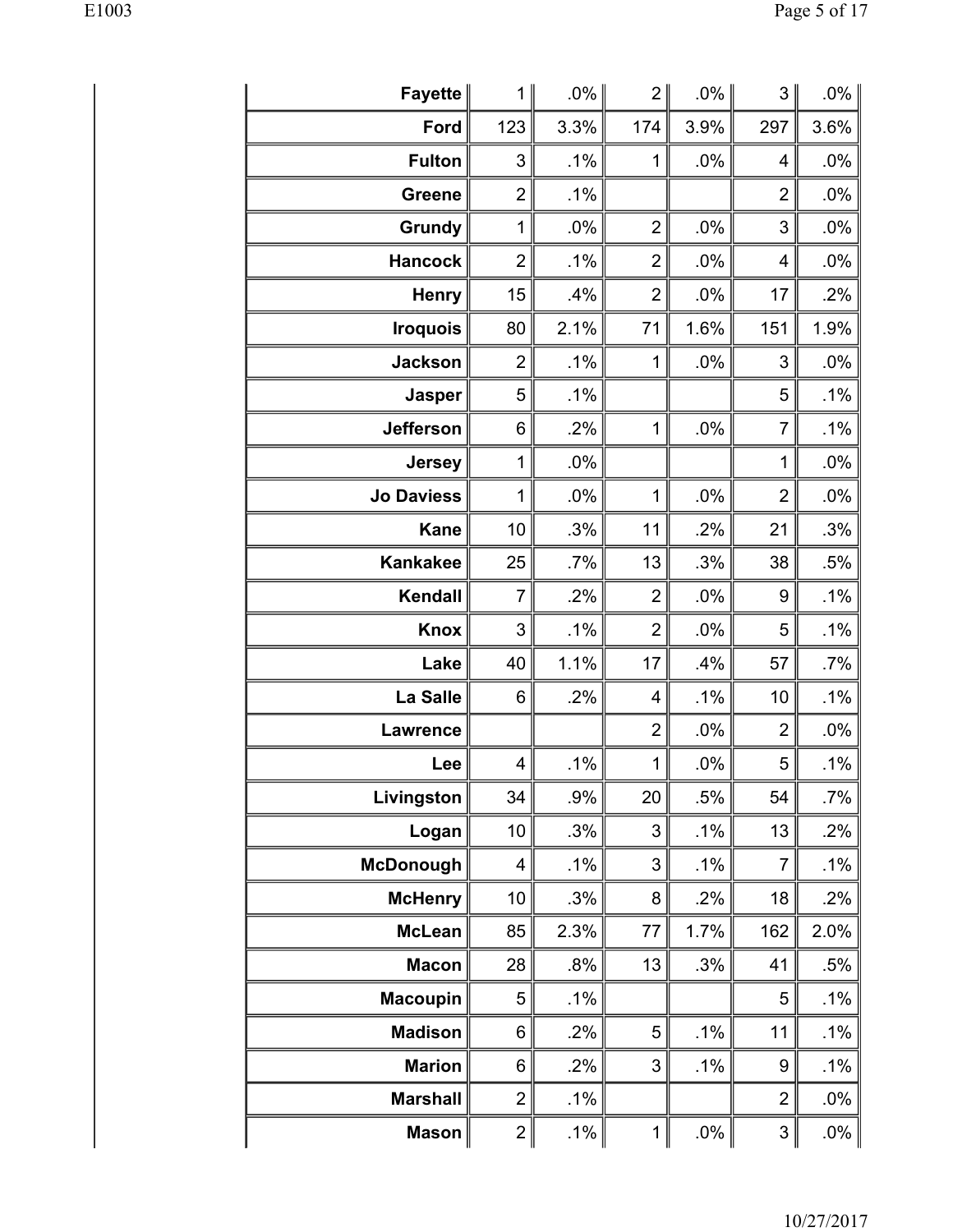| <b>Menard</b>      | 6              | .2%  |                         |        | 6                       | .1%    |
|--------------------|----------------|------|-------------------------|--------|-------------------------|--------|
| <b>Mercer</b>      | 1              | .0%  |                         |        | 1                       | $.0\%$ |
| <b>Monroe</b>      | 3              | .1%  |                         |        | 3                       | $.0\%$ |
| <b>Montgomery</b>  | $\overline{2}$ | .1%  | $\overline{\mathbf{4}}$ | .1%    | 6                       | .1%    |
| Morgan             | 4              | .1%  | 1                       | .0%    | 5                       | .1%    |
| <b>Moultrie</b>    | 6              | .2%  | 1                       | .0%    | $\overline{7}$          | .1%    |
| Ogle               | 5              | .1%  | $\overline{c}$          | .0%    | $\overline{7}$          | .1%    |
| Peoria             | 14             | .4%  | 6                       | .1%    | 20                      | .2%    |
| <b>Perry</b>       | $\overline{2}$ | .1%  | 1                       | .0%    | 3                       | $.0\%$ |
| <b>Piatt</b>       | 156            | 4.2% | 240                     | 5.4%   | 396                     | 4.9%   |
| <b>Pike</b>        | 1              | .0%  | $\overline{2}$          | .0%    | 3                       | $.0\%$ |
| Pope               | 1              | .0%  |                         |        | 1                       | .0%    |
| <b>Putnam</b>      | 4              | .1%  |                         |        | $\overline{\mathbf{4}}$ | $.0\%$ |
| Randolph           |                |      | $\overline{2}$          | .0%    | $\overline{2}$          | $.0\%$ |
| <b>Richland</b>    | $\overline{2}$ | .1%  | 1                       | .0%    | 3                       | .0%    |
| <b>Rock Island</b> | 12             | .3%  | 3                       | .1%    | 15                      | .2%    |
| St. Clair          | 15             | .4%  | 8                       | .2%    | 23                      | .3%    |
| <b>Saline</b>      | 1              | .0%  |                         |        | 1                       | $.0\%$ |
| Sangamon           | 29             | .8%  | 11                      | .2%    | 40                      | .5%    |
| <b>Schuyler</b>    | $\overline{2}$ | .1%  | 1                       | .0%    | 3                       | .0%    |
| <b>Scott</b>       | $\overline{2}$ | .1%  |                         |        | $\overline{2}$          | $.0\%$ |
| <b>Shelby</b>      | 6              | .2%  | 5                       | .1%    | 11                      | .1%    |
| <b>Stephenson</b>  | 4              | .1%  | 1                       | $.0\%$ | 5                       | .1%    |
| <b>Tazewell</b>    | 11             | .3%  | 3                       | $.1\%$ | 14                      | .2%    |
| <b>Vermilion</b>   | 56             | 1.5% | 75                      | 1.7%   | 131                     | 1.6%   |
| Wabash             | 1              | .0%  |                         |        | 1                       | .0%    |
| <b>Warren</b>      | 5              | .1%  | 1                       | .0%    | 6                       | .1%    |
| Washington         | 1              | .0%  |                         |        | 1                       | .0%    |
| Whiteside          | 3              | .1%  | 3                       | .1%    | 6                       | $.1\%$ |
| Will               | 28             | .8%  | 9                       | .2%    | 37                      | .5%    |
| Williamson         | 3              | .1%  | 1                       | .0%    | 4                       | .0%    |
|                    |                |      |                         |        |                         |        |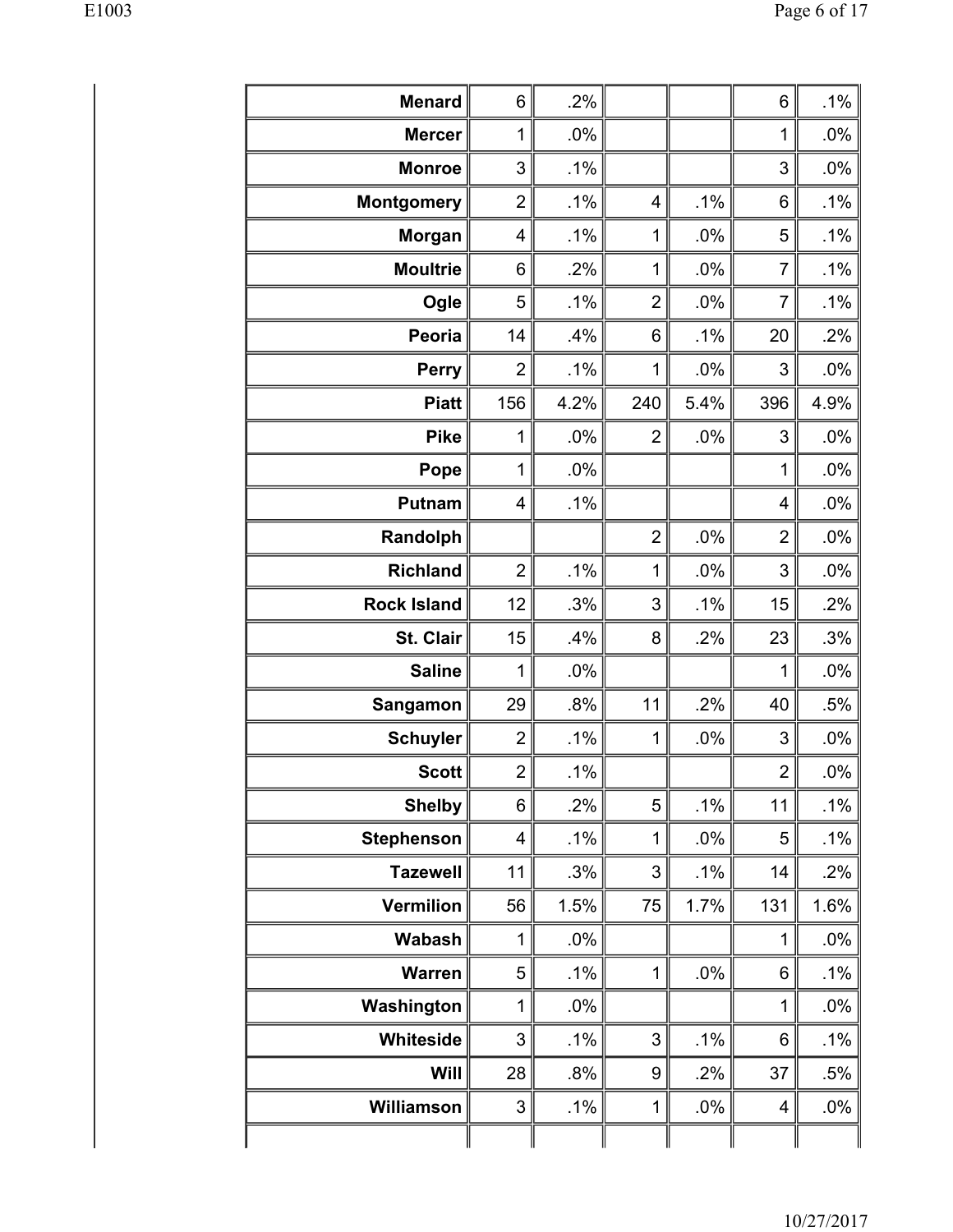|                 | Winnebago                           | 9               | $.2\%$ | 5 <sup>1</sup> | $.1\%$ | 14             | .2%    |
|-----------------|-------------------------------------|-----------------|--------|----------------|--------|----------------|--------|
|                 | Woodford                            | 1               | .0%    | $\mathbf{1}$   | $.0\%$ | $\overline{2}$ | $.0\%$ |
|                 | Correct/OOState/Foreign             | 218             | 5.9%   | 187            | 4.2%   | 405            | 5.0%   |
| <b>OUT-OF-</b>  | Kaskaskia Coll                      | 12              | 1.4%   | 5              | 1.1%   | 17             | 1.3%   |
| <b>DISTRICT</b> | <b>Coll of DuPage</b>               | 42              | 4.8%   | 30             | 6.4%   | 72             | 5.3%   |
|                 | <b>Black Hawk Coll</b>              | 27              | 3.1%   | 6              | 1.3%   | 33             | 2.4%   |
|                 | <b>Triton Coll</b>                  | 20              | 2.3%   | 9              | 1.9%   | 29             | 2.1%   |
|                 | <b>Sauk Valley Comm Coll</b>        | 9               | 1.0%   | 5              | 1.1%   | 14             | 1.0%   |
|                 | <b>Danville Area Comm Coll</b>      | 58              | 6.6%   | 65             | 13.8%  | 123            | 9.1%   |
|                 | <b>City Coll of Chicago</b>         | 109             | 12.4%  | 68             | 14.4%  | 177            | 13.1%  |
|                 | <b>Elgin Comm College</b>           | 10              | 1.1%   | 10             | 2.1%   | 20             | 1.5%   |
|                 | <b>S Surburban Coll</b>             | $\overline{2}$  | .2%    | 4              | .8%    | 6              | .4%    |
|                 | <b>Rock Valley Coll</b>             | 14              | 1.6%   | 6              | 1.3%   | 20             | 1.5%   |
|                 | <b>William Rainey Harper</b><br>Col | 40              | 4.6%   | 16             | 3.4%   | 56             | 4.1%   |
|                 | <b>Il Valley Comm Coll</b>          | 15              | 1.7%   | 4              | .8%    | 19             | 1.4%   |
|                 | <b>Il Central Coll</b>              | 24              | 2.7%   | 11             | 2.3%   | 35             | 2.6%   |
|                 | <b>Prairie State Coll</b>           | 16              | 1.8%   | 9              | 1.9%   | 25             | 1.9%   |
|                 | <b>Waubonsee Comm Coll</b>          | 16              | 1.8%   | 4              | .8%    | 20             | 1.5%   |
|                 | <b>Lake Land Coll</b>               | 45              | 5.1%   | 28             | 5.9%   | 73             | 5.4%   |
|                 | <b>Carl Sandburg Coll</b>           | 19              | 2.2%   | 10             | 2.1%   | 29             | 2.1%   |
|                 | <b>Highland Coomm Coll</b>          | 6               | .7%    | 3              | .6%    | 9              | .7%    |
|                 | <b>Kankakee Comm Coll</b>           | 52              | 5.9%   | 19             | 4.0%   | 71             | 5.3%   |
|                 | <b>Rend Lake Coll</b>               | 5               | .6%    | $\mathbf 1$    | .2%    | 6              | .4%    |
|                 | <b>Belleville Area Coll</b>         | 17              | 1.9%   | 9              | 1.9%   | 26             | 1.9%   |
|                 | <b>Kishwaukee Coll</b>              | $\overline{2}$  | $.2\%$ | 4              | .8%    | 6              | .4%    |
|                 | <b>Moraine Valley Comm</b><br>Coll  | 15              | 1.7%   | 17             | 3.6%   | 32             | 2.4%   |
|                 | <b>Joliet Junior Coll</b>           | 24              | 2.7%   | $\overline{7}$ | 1.5%   | 31             | 2.3%   |
|                 | <b>Lincoln Land Comm Coll</b>       | 51              | 5.8%   | 17             | 3.6%   | 68             | 5.0%   |
|                 | <b>Morton College</b>               | 6               | $.7\%$ | 2              | $.4\%$ | 8              | .6%    |
|                 | <b>McHenry County Coll</b>          | 10 <sub>1</sub> | 1.1%   | 5              | 1.1%   | 15             | 1.1%   |
|                 |                                     |                 |        |                |        |                |        |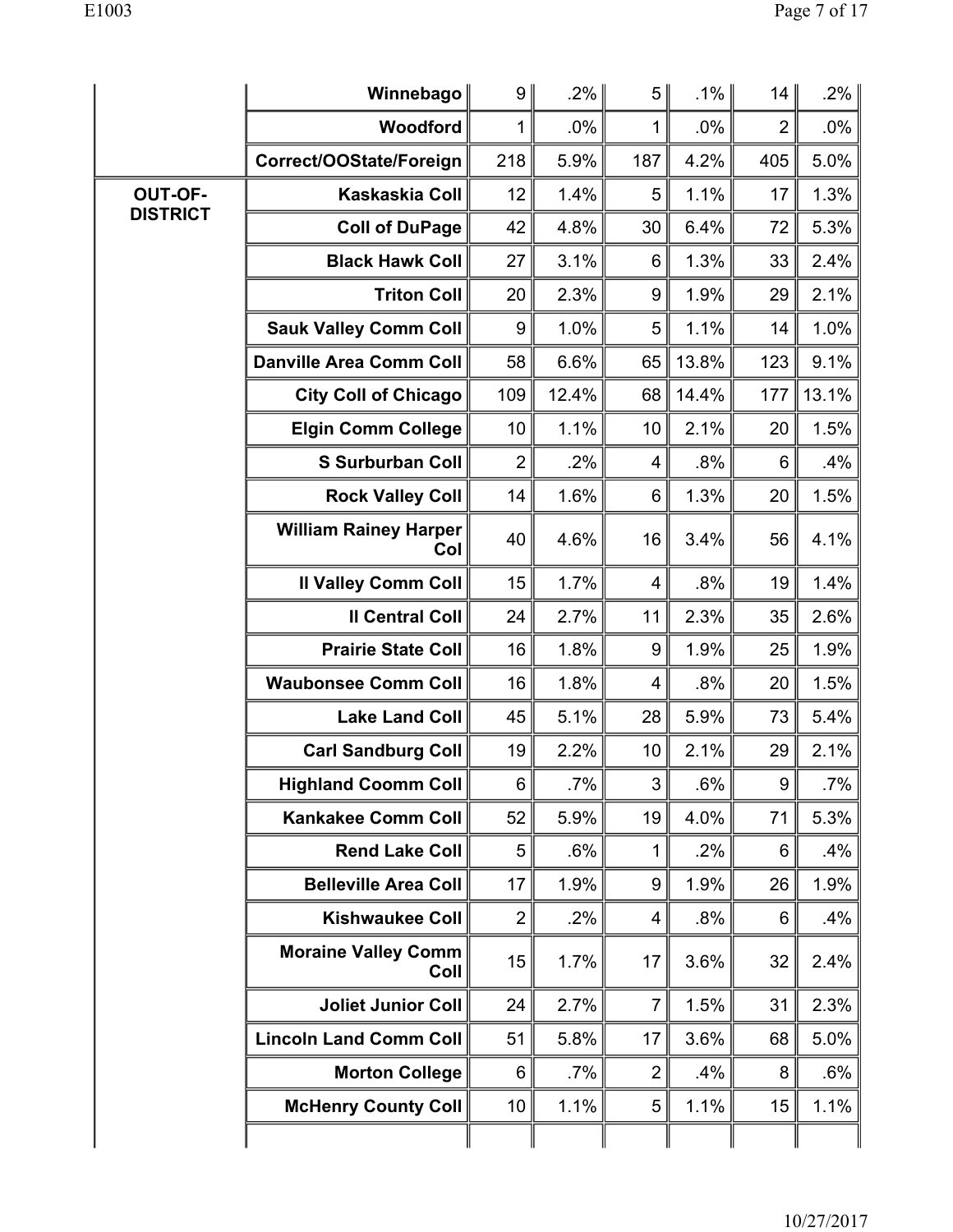|                      | <b>Il Eastern Comm Coll</b>           | 16                      | 1.8%   | 8              | 1.7%   | 24               | 1.8%   |
|----------------------|---------------------------------------|-------------------------|--------|----------------|--------|------------------|--------|
|                      | <b>John A Logan Coll</b>              | $\overline{7}$          | $.8\%$ | 1              | .2%    | 8                | .6%    |
|                      | <b>Shawnee Comm Coll</b>              | $\overline{\mathbf{4}}$ | .5%    |                |        | 4                | .3%    |
|                      | <b>Coll of Lake County</b>            | 34                      | 3.9%   | 14             | 3.0%   | 48               | 3.6%   |
|                      | <b>Southeastern II Coll</b>           | 1                       | $.1\%$ |                |        | 1                | $.1\%$ |
|                      | <b>Spoon River Coll</b>               | $\overline{7}$          | .8%    | 3              | .6%    | 10               | .7%    |
|                      | <b>Oakton College</b>                 | 46                      | 5.2%   | 16             | 3.4%   | 62               | 4.6%   |
|                      | <b>Lewis &amp; Clark Comm</b><br>Coll | 7                       | .8%    | $\overline{2}$ | .4%    | $\boldsymbol{9}$ | .7%    |
|                      | <b>Richland Comm Coll</b>             | 33                      | 3.8%   | 19             | 4.0%   | 52               | 3.9%   |
|                      | <b>John Wood Comm Coll</b>            | 3                       | .3%    | 5              | 1.1%   | 8                | .6%    |
|                      | <b>Heartland Comm Coll</b>            | 50                      | 5.7%   | 26             | 5.5%   | 76               | 5.6%   |
|                      | <b>State Comm Coll</b>                | 5                       | .6%    | 3              | .6%    | 8                | .6%    |
| <b>DIST INSTRUCT</b> | Not shared/not<br>chargeback          | 3601                    | 96.8%  | 4173           | 94.4%  | 7774             | 95.5%  |
| <b>ARRANGEMENT</b>   | Shared from another coll              | 1                       | .0%    | 231            | 5.2%   | 232              | 2.8%   |
|                      | Chargeback                            | 119                     | 3.2%   | 18             | .4%    | 137              | 1.7%   |
| <b>STATE</b>         | <b>Not Reported</b>                   | $\overline{2}$          | .1%    | $\overline{2}$ | $.0\%$ | 4                | .0%    |
|                      | <b>Alabama</b>                        | 1                       | .0%    |                |        | 1                | .0%    |
|                      | Arizona                               |                         |        | $\overline{2}$ | .0%    | $\overline{2}$   | $.0\%$ |
|                      | California                            | $\overline{2}$          | .1%    | $\overline{2}$ | .0%    | 4                | .0%    |
|                      | Connecticut                           | $\mathbf{1}$            | $.0\%$ |                |        | 1 <sup>1</sup>   | $.0\%$ |
|                      | <b>Florida</b>                        | 1                       | $.0\%$ |                |        | 1                | $.0\%$ |
|                      | Georgia                               |                         |        | $\overline{2}$ | .0%    | $\overline{2}$   | $.0\%$ |
|                      | <b>Hawaii</b>                         |                         |        | 1              | $.0\%$ | 1                | $.0\%$ |
|                      | <b>Illinois</b>                       | 3503                    | 94.1%  | 4234           | 95.7%  | 7737             | 95.0%  |
|                      | Indiana                               | 24                      | .6%    | $\overline{2}$ | $.0\%$ | 26               | .3%    |
|                      | lowa                                  | $\overline{2}$          | .1%    |                |        | $\overline{2}$   | .0%    |
|                      | Kentucky                              |                         |        | 1              | $.0\%$ | 1                | .0%    |
|                      |                                       | 1                       | $.0\%$ | 1              | .0%    | $\overline{2}$   | $.0\%$ |
|                      | <b>Maryland</b>                       |                         |        |                |        |                  |        |
|                      | <b>Massachusetts</b>                  | 1                       | .0%    | 1              | .0%    | $\overline{2}$   | $.0\%$ |
|                      | Michigan                              |                         |        | 3              | .1%    | 3                | .0%    |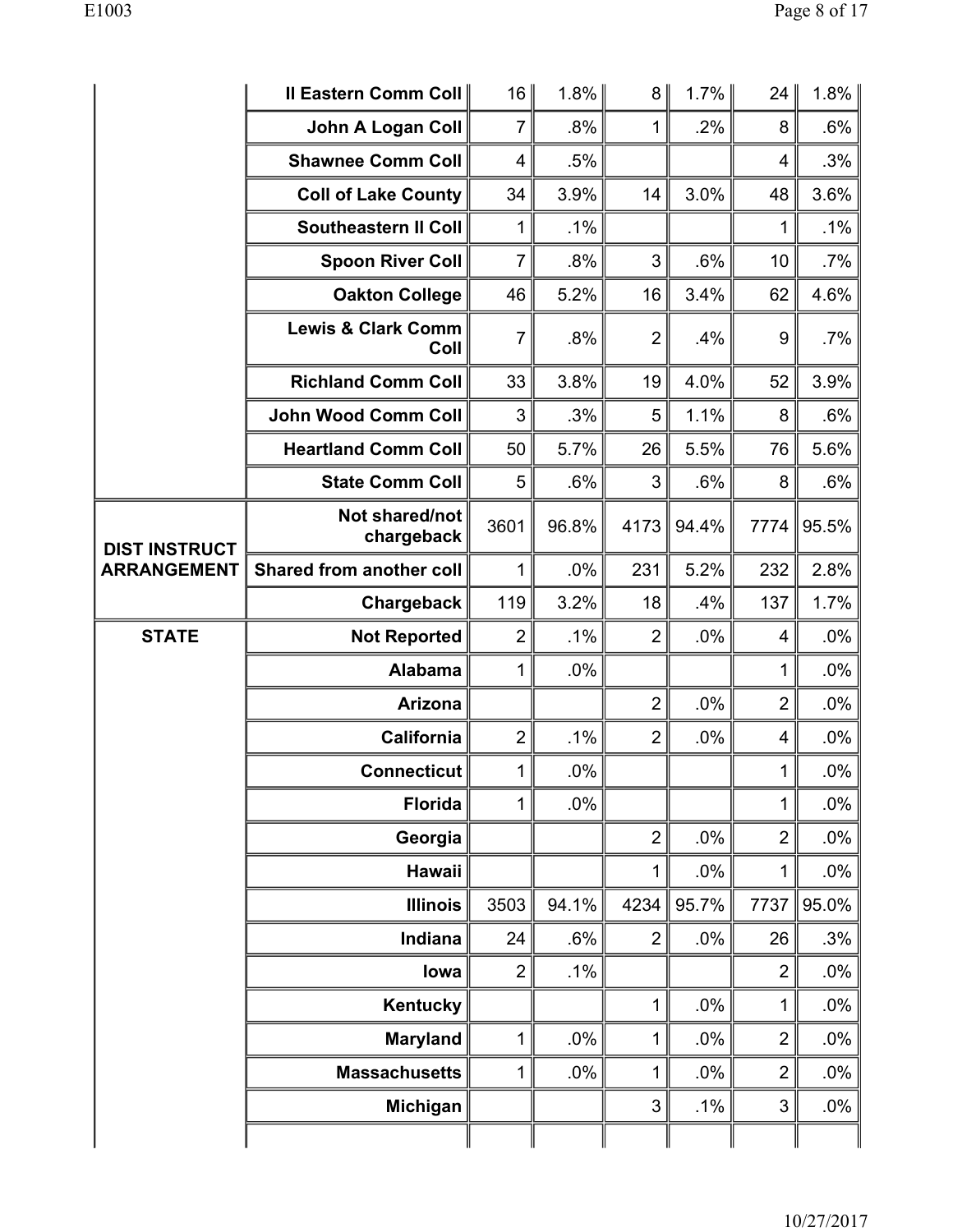| Minnesota             |                |        | 1              | $.0\%$ | 1              | $.0\%$ |
|-----------------------|----------------|--------|----------------|--------|----------------|--------|
| <b>Montana</b>        | $\overline{2}$ | $.1\%$ | $\overline{2}$ | .0%    | 4              | $.0\%$ |
| <b>New Jersey</b>     |                |        | 1              | .0%    | 1              | $.0\%$ |
| <b>New Mexico</b>     | 1              | $.0\%$ |                |        | 1              | $.0\%$ |
| <b>New York</b>       | 3              | $.1\%$ | $\overline{2}$ | .0%    | 5              | $.1\%$ |
| <b>North Carolina</b> |                |        | 1              | .0%    | 1              | $.0\%$ |
| Ohio                  | 5              | $.1\%$ | 3              | $.1\%$ | 8              | $.1\%$ |
| Oregon                |                |        | 1              | .0%    | 1              | $.0\%$ |
| Pennsylvania          | 1              | $.0\%$ |                |        | 1              | $.0\%$ |
| Rode Island           |                |        | 1              | .0%    | 1              | $.0\%$ |
| <b>Tennessee</b>      | 1              | $.0\%$ | 1              | .0%    | $\overline{2}$ | $.0\%$ |
| <b>Texas</b>          |                |        | 1              | .0%    | 1              | $.0\%$ |
| Washington            |                |        | $\overline{2}$ | .0%    | $\overline{2}$ | $.0\%$ |
| <b>Wisconsin</b>      |                |        | $\overline{2}$ | .0%    | $\overline{2}$ | $.0\%$ |
| Foreign               | 170            | 4.6%   | 153            | 3.5%   | 323            | 4.0%   |

## **Student Major Data**

| <b>STUDENT</b>                 |              |                | <b>FULL-TIME*</b> |       | <b>PART-TIME*</b> | <b>Total</b>      |        |
|--------------------------------|--------------|----------------|-------------------|-------|-------------------|-------------------|--------|
| <b>MAJOR</b><br><b>PROGRAM</b> |              | Count          | Col %             | Count | Col %             | Count $\parallel$ | Col %  |
|                                | <b>B ABM</b> | 30             | .8%               | 10    | .2%               | 40                | .5%    |
|                                | <b>B ACC</b> | 44             | 1.2%              | 69    | 1.6%              | 113               | 1.4%   |
|                                | <b>B AGB</b> | $\overline{2}$ | $.1\%$            | 1     | .0%               | 3                 | .0%    |
|                                | <b>B BNK</b> |                |                   | 3     | $.1\%$            | 3                 | $.0\%$ |
|                                | <b>B CMS</b> | 25             | $.7\%$            | 51    | 1.2%              | 76                | .9%    |
|                                | <b>B CPL</b> | 33             | .9%               | 24    | .5%               | 57                | $.7\%$ |
|                                | <b>B CPM</b> | 23             | .6%               | 24    | .5%               | 47                | .6%    |
|                                | <b>B CSM</b> | $\overline{7}$ | .2%               | 18    | .4%               | 25                | .3%    |
|                                | <b>B EQM</b> | 15             | .4%               | 9     | .2%               | 24                | .3%    |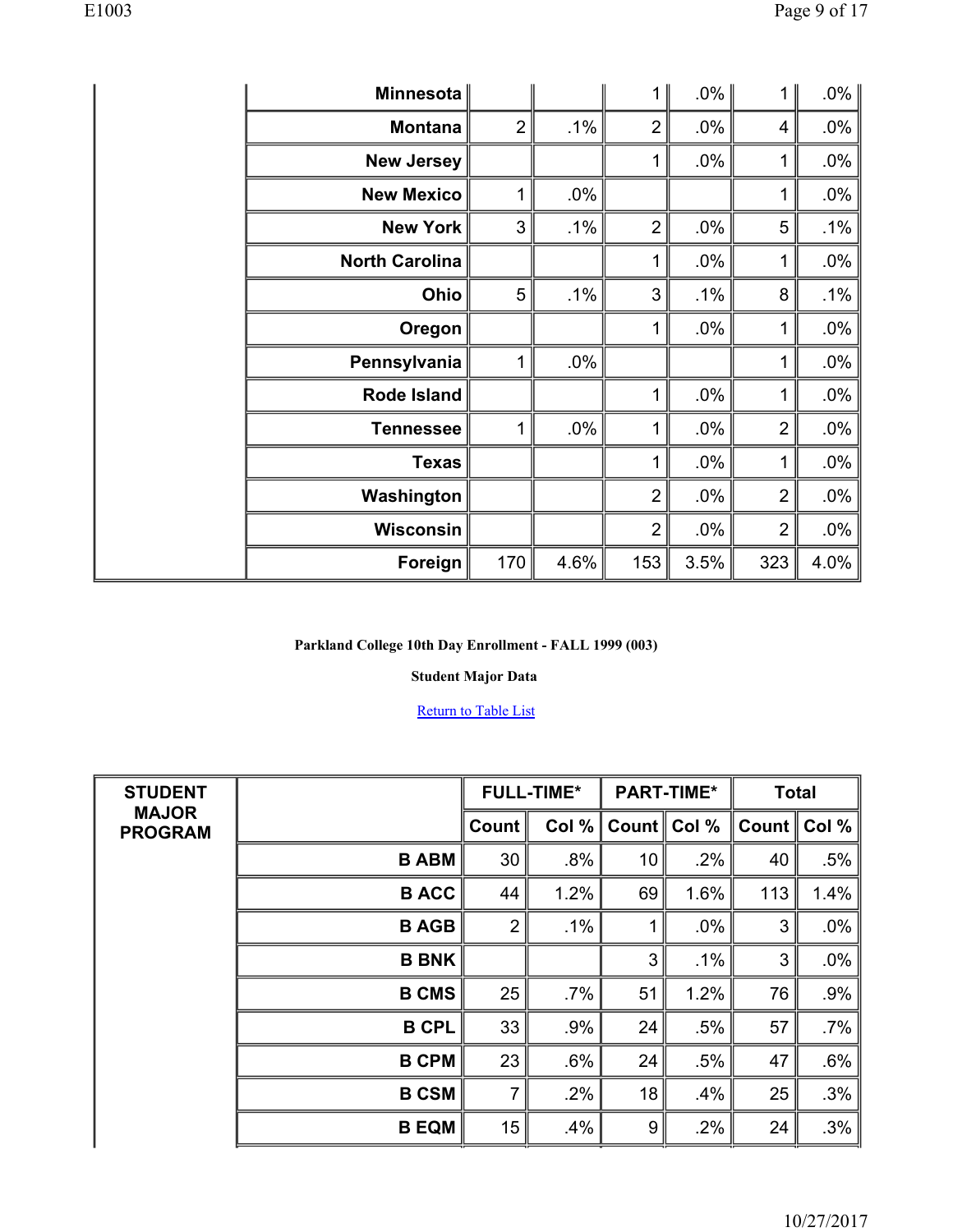| $B$ HIF             | 1∥             | $.0\%$ | 4              | .1% ∥  | 5                         | $.1\%$ |
|---------------------|----------------|--------|----------------|--------|---------------------------|--------|
| <b>B HIH</b>        | 13             | .3%    | 6              | .1%    | 19                        | .2%    |
| <b>B HIM</b>        | 1              | .0%    | $\mathbf{1}$   | .0%    | $\overline{2}$            | .0%    |
| <b>B HIR</b>        | 11             | .3%    | 8              | .2%    | 19                        | .2%    |
| <b>B IND</b>        | 4              | .1%    | 6              | .1%    | 10                        | .1%    |
| <b>BINT</b>         | $\sqrt{3}$     | .1%    | 3              | .1%    | 6                         | .1%    |
| <b>B MGT</b>        | 68             | 1.8%   | 94             | 2.1%   | 162                       | 2.0%   |
| <b>B MKT</b>        | 16             | .4%    | 14             | .3%    | 30                        | .4%    |
| <b>B OCA</b>        | 34             | .9%    | 36             | .8%    | 70                        | .9%    |
| <b>B</b> OCI        | 9              | .2%    | 13             | .3%    | 22                        | .3%    |
| <b>BOCP</b>         | $\overline{7}$ | .2%    | $\sqrt{5}$     | .1%    | 12                        | .1%    |
| <b>B OCT</b>        | 5              | .1%    | 11             | .2%    | 16                        | .2%    |
| <b>B TRA</b>        | 8              | .2%    | 14             | .3%    | 22                        | .3%    |
| <b>E ACR</b>        | 6              | .2%    | 4              | $.1\%$ | 10                        | $.1\%$ |
| <b>E AMT</b>        | 5              | $.1\%$ | $\overline{2}$ | .0%    | $\overline{7}$            | .1%    |
| <b>E AUS</b>        |                |        | $\overline{2}$ | .0%    | $\overline{2}$            | .0%    |
| <b>E AUT</b>        | 38             | 1.0%   | 18             | .4%    | 56                        | $.7\%$ |
| <b>E BCR</b>        | 5              | $.1\%$ | 8              | .2%    | 13                        | .2%    |
| E BIM               | 5              | $.1\%$ | 3              | $.1\%$ | 8                         | $.1\%$ |
| E CDB               | 5              | $.1\%$ | $\overline{4}$ | $.1\%$ | 9                         | .1%    |
| <b>E CDM</b>        | 39             | 1.0%   | 17             | .4%    | 56                        | .7%    |
| <b>E CIV</b>        | 4              | $.1\%$ | 5              | .1%    | 9                         | .1%    |
| <b>E CMD</b>        | 4              | .1%    | 6              | .1%    | 10                        | .1%    |
| <b>E ECS</b>        | 12             | .3%    | 15             | .3%    | 27                        | .3%    |
| E ELP               |                |        | 10             | .2%    | 10                        | .1%    |
| <b>E ELT</b>        | 19             | .5%    | 15             | .3%    | 34                        | .4%    |
| <b>E ENS</b>        | 141            | 3.8%   | 52             | 1.2%   | 193                       | 2.4%   |
| <b>E MFG</b>        | 25             | .7%    | 11             | .2%    | 36                        | .4%    |
| <b>E MFT</b>        |                |        | 3              | .1%    | $\ensuremath{\mathsf{3}}$ | .0%    |
| <b>E MPE</b>        | 1              | .0%    | $\mathbf{1}$   | .0%    | $\overline{2}$            | .0%    |
| <b>E MTM</b>        | 1              | .0%    | 3              | $.1\%$ | 4                         | .0%    |
| $E$ TTT $\parallel$ | $9\vert$       | .2%    |                |        | 9                         | .1%    |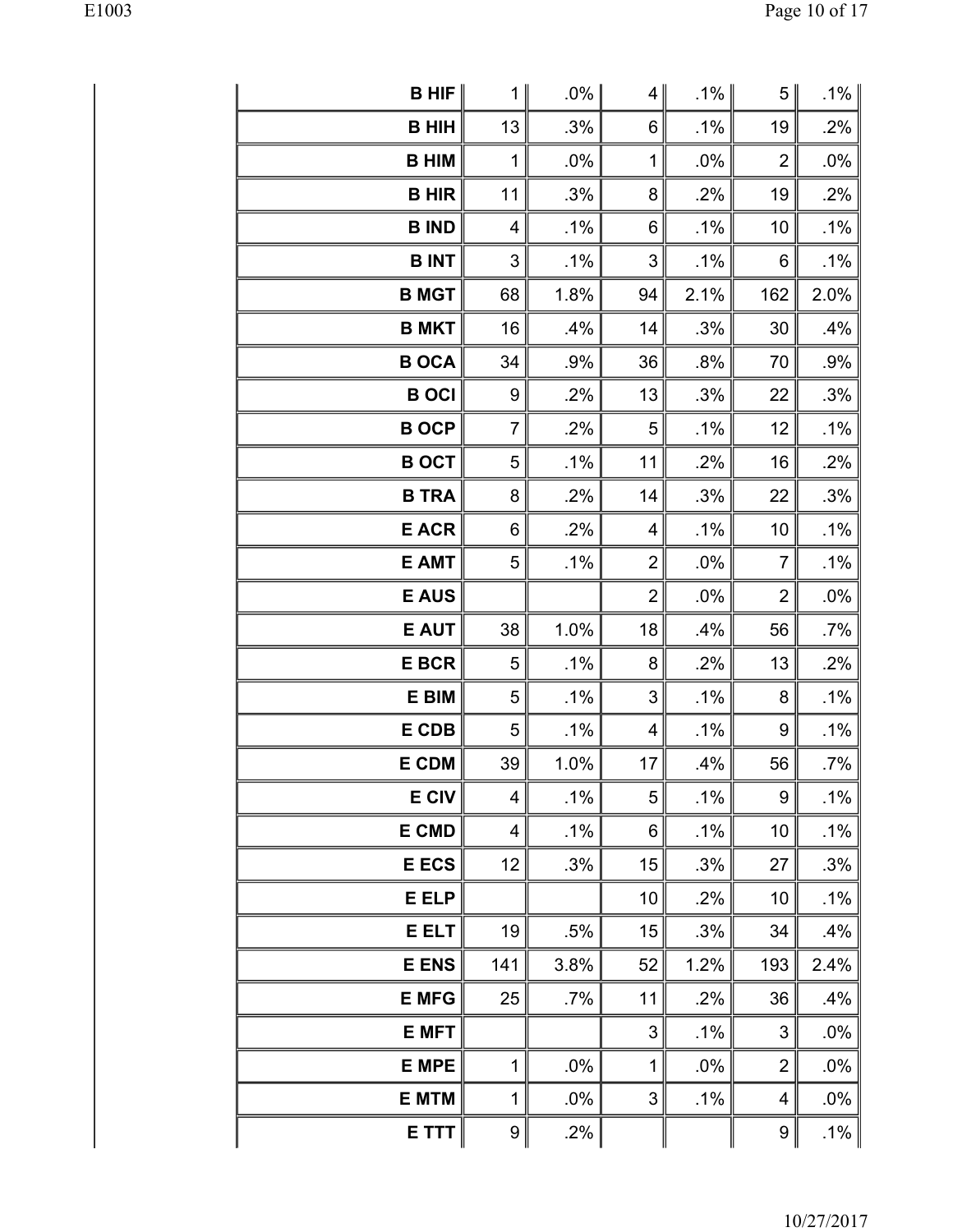| <b>F AAD</b> | 34             | .9%    | 18             | .4%      | 52             | .6%        |
|--------------|----------------|--------|----------------|----------|----------------|------------|
| <b>FAAE</b>  | 4              | $.1\%$ |                |          | 4              | .0%        |
| <b>F MCB</b> | 22             | .6%    | 10             | .2%      | 32             | .4%        |
| <b>F MCC</b> | 9              | .2%    | 4              | .1%      | 13             | .2%        |
| <b>F MCD</b> | 34             | .9%    | 18             | .4%      | 52             | .6%        |
| <b>F MCV</b> | $\mathbf 1$    | .0%    | 13             | .3%      | 14             | .2%        |
| <b>F MSE</b> | 19             | .5%    | $\sqrt{3}$     | $.1\%$   | 22             | .3%        |
| <b>F MSP</b> | 16             | .4%    | 5              | .1%      | 21             | .3%        |
| <b>GDAS</b>  | 10             | .3%    |                |          | 10             | .1%        |
| <b>G DHG</b> | 58             | 1.6%   | 11             | .2%      | 69             | .8%        |
| <b>G EMA</b> | $\overline{2}$ | .1%    | 1              | .0%      | 3              | .0%        |
| <b>G EMP</b> |                |        | $\mathbf{1}$   | .0%      | 1              | .0%        |
| <b>G NAS</b> |                |        | $\overline{7}$ | .2%      | $\overline{7}$ | .1%        |
| <b>G NUR</b> | 48             | 1.3%   | 154            | 3.5%     | 202            | 2.5%       |
| <b>G OTA</b> | 18             | .5%    | 14             | .3%      | 32             | .4%        |
| <b>G RTT</b> | 18             | .5%    | 20             | .5%      | 38             | .5%        |
| <b>G SLP</b> | 1              | .0%    | 12             | .3%      | 13             | .2%        |
| <b>G SUR</b> | 16             | .4%    |                |          | 16             | .2%        |
| <b>G VTT</b> | 53             | 1.4%   | 12             | .3%      | 65             | .8%        |
| <b>G XRA</b> | 6              | .2%    | 12             | .3%      | 18             | .2%        |
| <b>H GAA</b> | 1151           | 30.9%  | 1507           | $34.1\%$ |                | 2658 32.6% |
| <b>M CGR</b> | 1              | .0%    | 1              | .0%      | $\overline{2}$ | .0%        |
| <b>M CNA</b> | 53             | 1.4%   | 76             | 1.7%     | 129            | 1.6%       |
| <b>MNET</b>  | 4              | .1%    | 9              | .2%      | 13             | .2%        |
| M OOS        | 1              | .0%    | 9              | .2%      | 10             | .1%        |
| <b>M VCG</b> | 1              | .0%    | 4              | .1%      | 5              | $.1\%$     |
| <b>M VGA</b> | 19             | .5%    | 15             | .3%      | 34             | .4%        |
| <b>MVGP</b>  | 4              | .1%    | $\overline{7}$ | .2%      | 11             | $.1\%$     |
| <b>M VWP</b> | 5              | .1%    |                |          | 5              | .1%        |
| <b>M WSA</b> |                |        | 3              | .1%      | 3              | .0%        |
| <b>M WSD</b> | 15             | .4%    | $\overline{7}$ | .2%      | 22             | .3%        |
|              |                |        |                |          |                |            |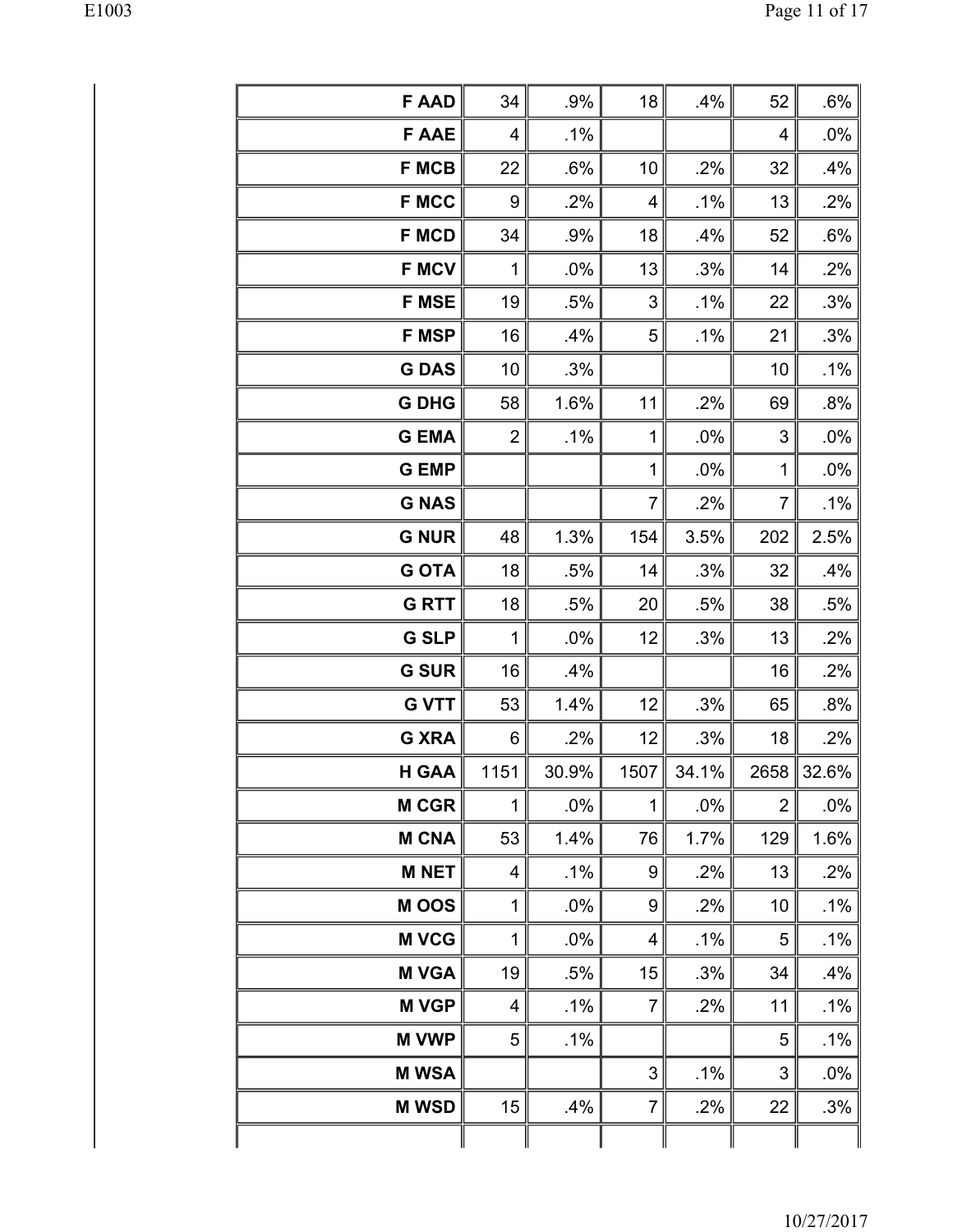|  | l<br>۱ |
|--|--------|
|--|--------|

|                    | M WSP $\parallel$ | 11             | $.3\%$ | 11                      | $.2\%$ | 22               | $.3\%$ |
|--------------------|-------------------|----------------|--------|-------------------------|--------|------------------|--------|
|                    | <b>NASG</b>       | 912            | 24.5%  | 396                     | 9.0%   | 1308             | 16.1%  |
|                    | <b>OCCUP</b>      | 170            | 4.6%   | 980                     | 22.2%  | 1150             | 14.1%  |
|                    | <b>S CDA</b>      | $\mathbf 1$    | .0%    | $\overline{\mathbf{4}}$ | $.1\%$ | $\sqrt{5}$       | .1%    |
|                    | <b>S CHD</b>      | 46             | 1.2%   | 53                      | 1.2%   | 99               | 1.2%   |
|                    | S CJS             | 60             | 1.6%   | 36                      | .8%    | 96               | 1.2%   |
|                    | <b>SFST</b>       | 20             | .5%    | 19                      | .4%    | 39               | .5%    |
|                    | <b>SHST</b>       | 32             | .9%    | 29                      | $.7\%$ | 61               | $.7\%$ |
|                    | <b>VOCSK</b>      | $\mathbf 1$    | .0%    | 122                     | 2.8%   | 123              | 1.5%   |
|                    | Y ABB             |                |        | 19                      | .4%    | 19               | .2%    |
|                    | Y ABI             |                |        | 18                      | .4%    | 18               | .2%    |
|                    | Y ASA             |                |        | 27                      | .6%    | 27               | .3%    |
|                    | <b>Y ELA</b>      |                |        | $\boldsymbol{9}$        | .2%    | $\boldsymbol{9}$ | $.1\%$ |
|                    | <b>Y ELB</b>      | 25             | $.7\%$ | 8                       | .2%    | 33               | .4%    |
|                    | <b>Y ELI</b>      | $\mathbf 1$    | $.0\%$ | $\bf 8$                 | .2%    | 9                | $.1\%$ |
|                    | Y GSU             | 141            | 3.8%   | 127                     | 2.9%   | 268              | 3.3%   |
| <b>DEGREE TYPE</b> | 0199              | 4              | .1%    | 20                      | .5%    | 24               | .3%    |
|                    | 0699              | 5              | $.1\%$ | 25                      | .6%    | 30               | .4%    |
|                    | 0799              | 33             | .9%    | 541                     | 12.2%  | 574              | 7.0%   |
|                    | 1099              | $\overline{7}$ | .2%    | 3                       | $.1\%$ | 10               | $.1\%$ |
|                    | 1599              | $\mathfrak{S}$ | .1%    | 25                      | .6%    | 28               | $.3\%$ |
|                    | 1600              | $\mathbf{1}$   | .0%    | 10                      | .2%    | 11               | .1%    |
|                    | 1601              |                |        | $\sqrt{5}$              | .1%    | $\mathbf 5$      | .1%    |
|                    | 1614              |                |        | 107                     | 2.4%   | 107              | 1.3%   |
|                    | 1799              | 101            | 2.7%   | 235                     | 5.3%   | 336              | 4.1%   |
|                    | 2001              | $\mathbf 2$    | $.1\%$ | 22                      | .5%    | 24               | .3%    |
|                    | 2101              | 4              | .1%    | 31                      | .7%    | 35               | .4%    |
|                    | 4399              |                |        | 13                      | .3%    | 13               | .2%    |
|                    | 4499              | 1              | .0%    | $\mathbf{1}$            | .0%    | $\overline{2}$   | .0%    |
|                    | 4699              |                |        | $\overline{\mathbf{4}}$ | .1%    | $\overline{4}$   | .0%    |
|                    | 4799              | 8              | .2%    | 41                      | .9%    | 49               | .6%    |
|                    | 4899              | $2\vert$       | $.1\%$ | 19                      | .4%    | 21               | $.3\%$ |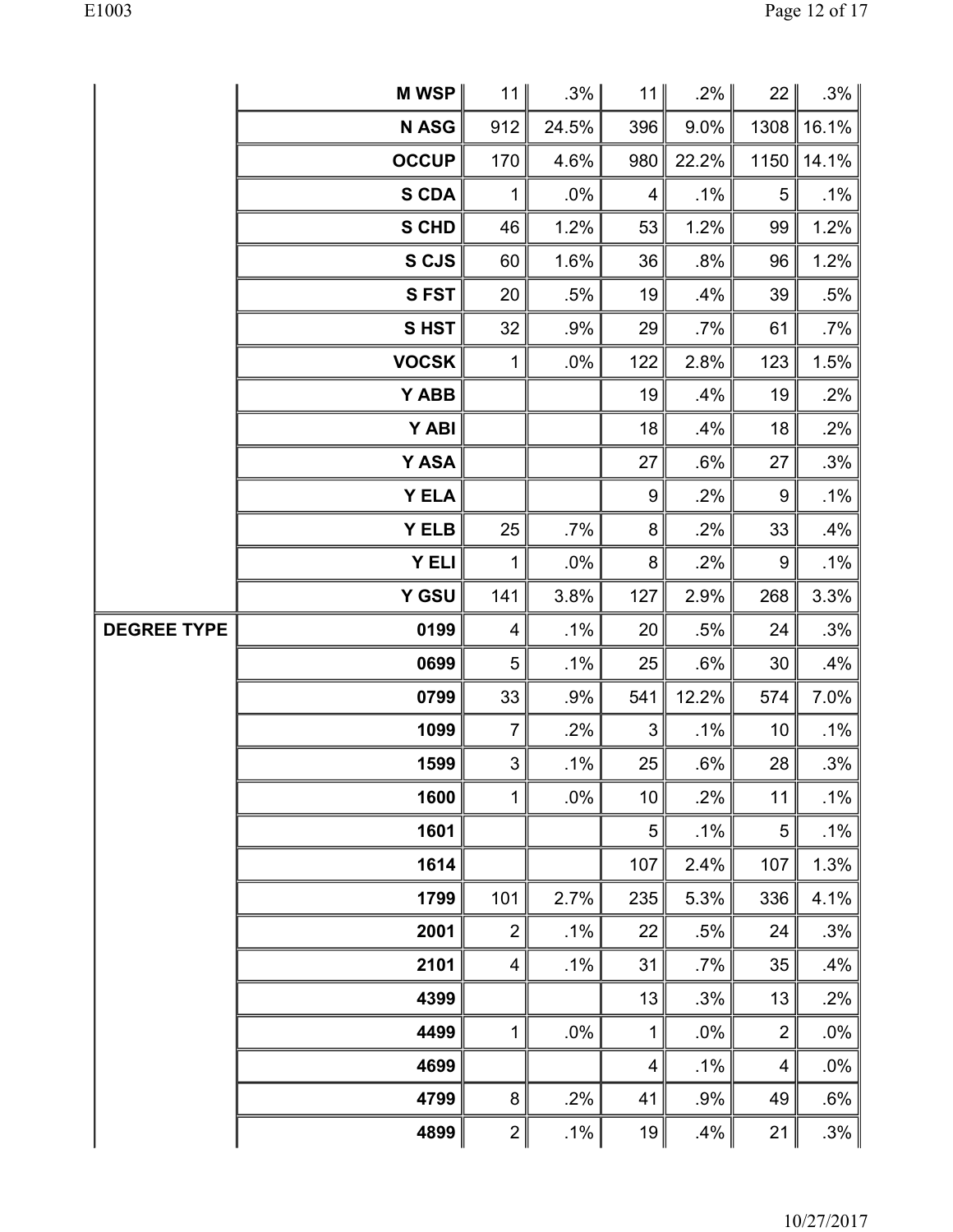| AA         | 1003 | 27.0% | 439  | $9.9\%$ |      | 1442   17.7% |
|------------|------|-------|------|---------|------|--------------|
| <b>AAS</b> | 975  | 26.2% | 949  | 21.5%   |      | 1924 23.6%   |
| <b>AES</b> | 141  | 3.8%  | 52   | 1.2%    | 193  | $2.4\%$      |
| <b>AFA</b> | 73   | 2.0%  | 26   | $.6\%$  | 99   | 1.2%         |
| <b>AGS</b> | 141  | 3.8%  | 127  | 2.9%    | 268  | $3.3\%$      |
| <b>AS</b>  | 912  | 24.5% | 396  | $9.0\%$ |      | 1308   16.1% |
| <b>CE</b>  | 174  | 4.7%  | 1157 | 26.2%   | 1331 | 16.3%        |
| <b>CER</b> | 131  | 3.5%  | 174  | 3.9%    | 305  | $3.7\%$      |

**Previous Institutions Attended Data** 

| <b>INSTITUTION</b> |                                                  |                | <b>FULL-TIME*</b> |    | <b>PART-TIME*</b> | <b>Total</b>   |        |
|--------------------|--------------------------------------------------|----------------|-------------------|----|-------------------|----------------|--------|
| <b>NAME</b>        |                                                  | <b>Count</b>   | Col $%$           |    | Count Col %       | Count          | Col %  |
|                    | <b>Unknown Institution</b>                       | $\overline{2}$ | $.4\%$            | 1  | .3%               | 3              | .4%    |
|                    | <b>Aurora University</b>                         | 1              | .2%               |    |                   | 1              | .1%    |
|                    | <b>Belleville Area College</b>                   | $\overline{4}$ | .9%               | 3  | .8%               | $\overline{7}$ | .9%    |
|                    | <b>Black Hawk College-</b><br><b>East</b>        |                | .2%               | 1  | .3%               | $\overline{2}$ | .2%    |
|                    | <b>Black Hawk College-</b><br><b>Quad Cities</b> | 6              | 1.3%              | 1  | .3%               | $\overline{7}$ | .9%    |
|                    | <b>Blackburn College</b>                         | 1              | .2%               |    |                   | 1              | .1%    |
|                    | <b>Bradley University</b>                        | 1              | .2%               | 3  | .8%               | $\overline{4}$ | .5%    |
|                    | <b>Carl Sandburg College</b>                     | 1              | $.2\%$            |    |                   | 1              | $.1\%$ |
|                    | <b>Chicago State</b><br><b>University</b>        | 1              | .2%               | 1  | .3%               | $\overline{2}$ | .2%    |
|                    | <b>College of DuPage</b>                         | 13             | 2.9%              | 3  | .8%               | 16             | 2.0%   |
|                    | <b>College of Lake County</b>                    | 7              | 1.5%              |    |                   | $\overline{7}$ | .9%    |
|                    | <b>Columbia College</b>                          | 1              | .2%               | 1  | .3%               | $\overline{2}$ | $.2\%$ |
|                    | <b>Danville Area Comm.</b><br>College            | 24             | 5.3%              | 18 | 5.0%              | 42             | 5.2%   |
|                    |                                                  |                |                   |    |                   |                |        |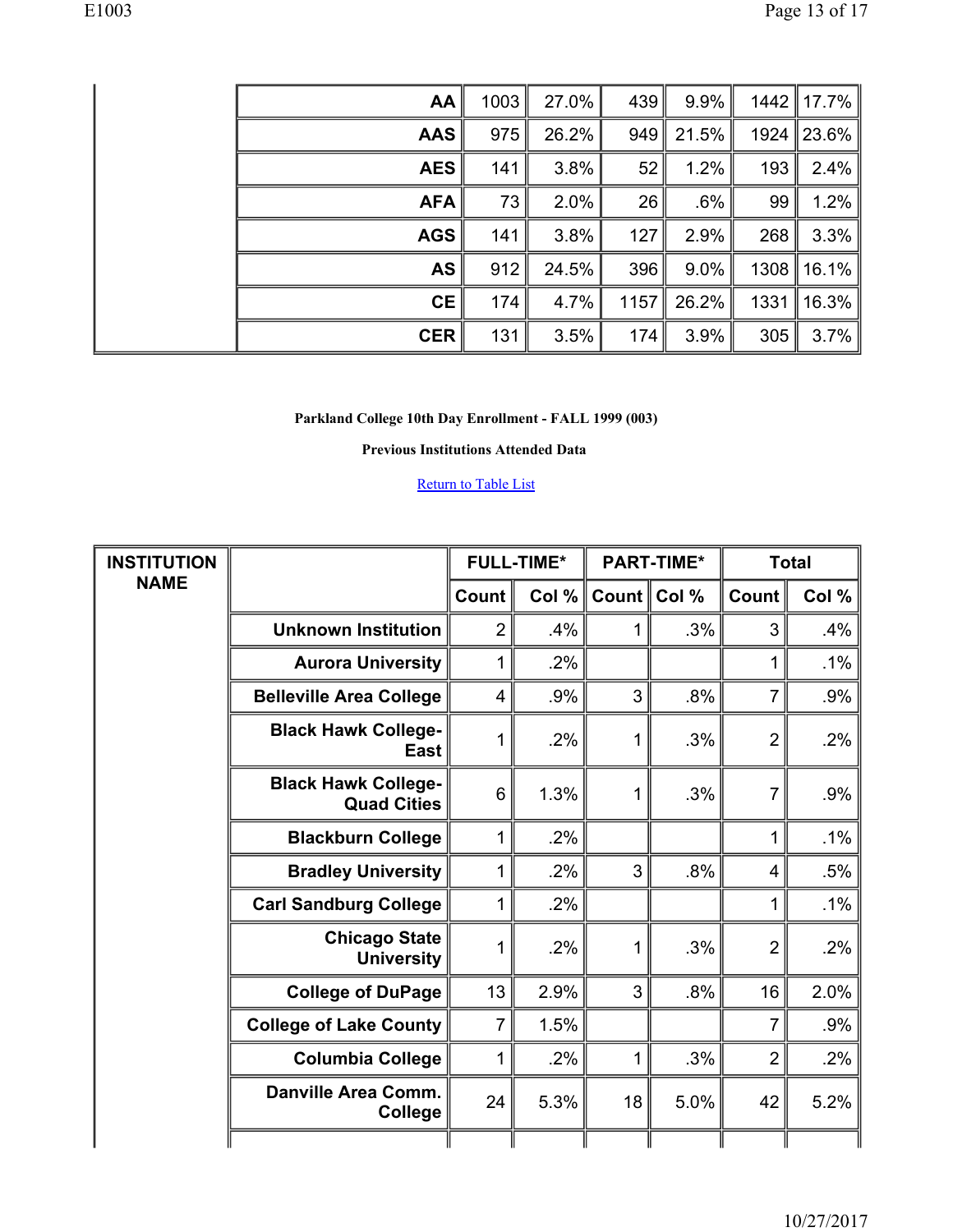| <b>DePaul University</b>                                  | $\overline{2}$ | .4%    | 1              | $.3\%$ | 3              | .4%    |
|-----------------------------------------------------------|----------------|--------|----------------|--------|----------------|--------|
| DeVry Institute of<br><b>Technology - Chicago</b>         |                |        | $\overline{2}$ | .6%    | $\overline{2}$ | .2%    |
| <b>Eastern Illinois</b><br><b>University</b>              | 6              | 1.3%   | 8              | 2.2%   | 14             | 1.7%   |
| <b>Elgin Community</b><br>College                         | $\overline{2}$ | .4%    |                |        | $\overline{2}$ | .2%    |
| <b>Eureka College</b>                                     | 1              | .2%    |                |        | 1              | .1%    |
| <b>Harold Washington</b><br><b>College (Loop College)</b> |                |        | 1              | .3%    | 1              | .1%    |
| <b>Highland Community</b><br>College                      | $\overline{2}$ | .4%    | 1              | .3%    | 3              | .4%    |
| <b>Illinois Central College</b>                           | 11             | 2.4%   | $\mathbf 1$    | .3%    | 12             | 1.5%   |
| <b>Illinois College</b>                                   | 1              | .2%    |                |        | 1              | .1%    |
| <b>Illinois State University</b>                          | 14             | 3.1%   | 10             | 2.8%   | 24             | 2.9%   |
| <b>Illinois Valley Comm.</b><br><b>College</b>            | $\overline{4}$ | .9%    | 1              | .3%    | 5              | .6%    |
| <b>Illinois Wesleyan</b><br><b>University</b>             | 1              | .2%    | 1              | .3%    | $\overline{2}$ | .2%    |
| John A. Logan College                                     | 1              | .2%    | 1              | .3%    | $\overline{2}$ | .2%    |
| <b>John Wood Community</b><br>College                     | $\overline{2}$ | .4%    |                |        | $\overline{2}$ | .2%    |
| <b>Joliet Junior College</b>                              | 4              | .9%    | 1              | .3%    | 5              | .6%    |
| <b>Kankakee Community</b><br><b>College</b>               | 10             | 2.2%   | $\overline{2}$ | .6%    | 12             | 1.5%   |
| Kaskaskia College                                         | 1              | .2%    |                |        | 1              | .1%    |
| <b>Kennedy-King College</b>                               | 1              | $.2\%$ |                |        | 1              | .1%    |
| <b>Kishwaukee College</b>                                 | 1              | .2%    |                |        | 1              | $.1\%$ |
| <b>Lake Forest College</b>                                | 1              | $.2\%$ |                |        | 1              | $.1\%$ |
| <b>Lake Land College</b>                                  | 15             | 3.3%   | 14             | 3.9%   | 29             | 3.6%   |
| Lewis & Clark<br><b>Community College</b>                 | 3              | .7%    |                |        | 3              | .4%    |
| <b>Lincoln Christian</b><br>College                       | $\overline{2}$ | .4%    | 1              | .3%    | 3              | .4%    |
| <b>Lincoln College</b>                                    | $\overline{2}$ | .4%    | 1              | .3%    | 3              | .4%    |
|                                                           | 6              | 1.3%   | 1              | .3%    | 7              | .9%    |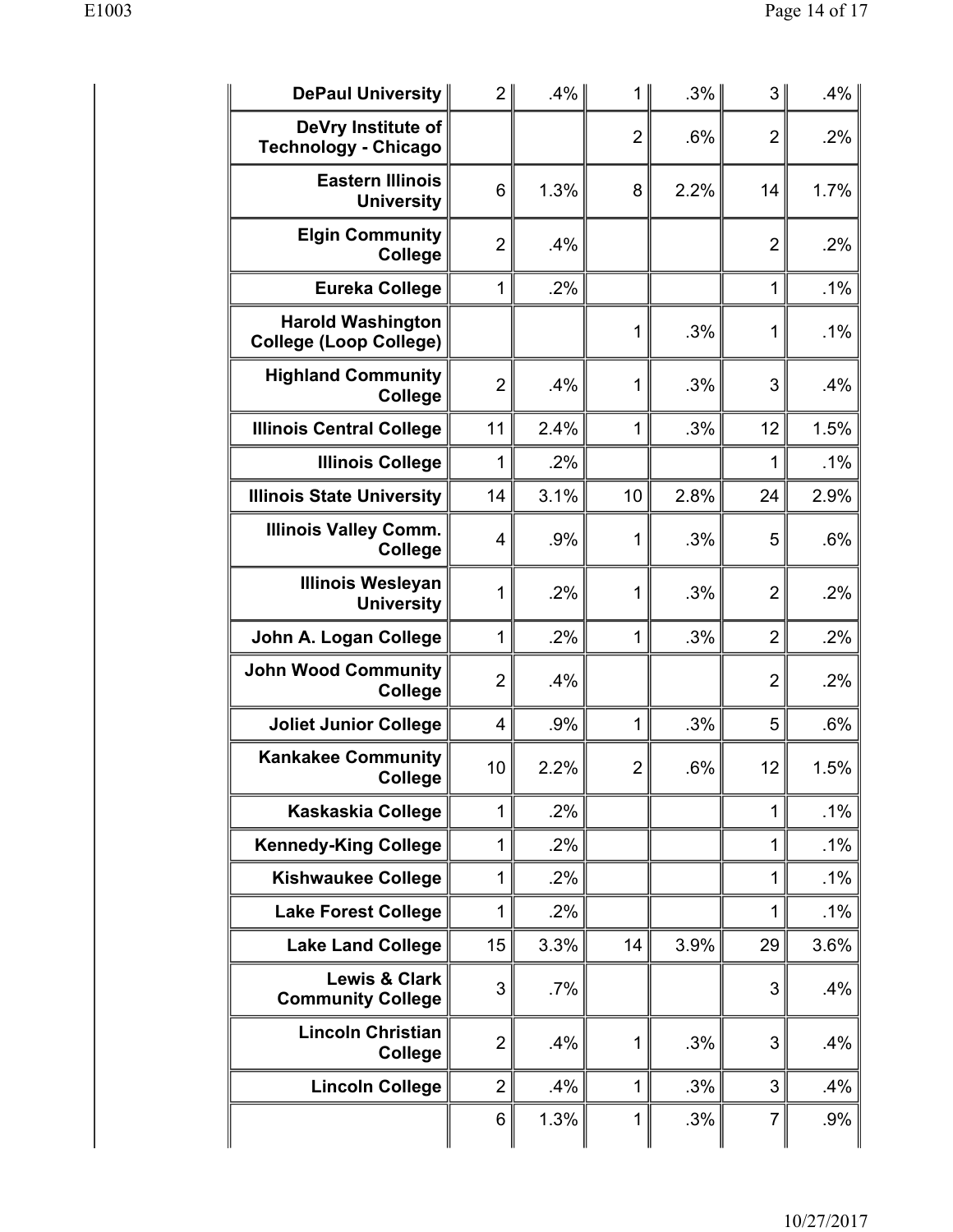| <b>Lincoln Land Comm.</b><br><b>College</b>         |                         |      |                |      |                |        |
|-----------------------------------------------------|-------------------------|------|----------------|------|----------------|--------|
| <b>Lincoln Trail College</b>                        | $\overline{2}$          | .4%  | 1              | .3%  | 3              | .4%    |
| <b>MacMurray College</b>                            | 1                       | .2%  | 1              | .3%  | $\overline{2}$ | .2%    |
| <b>McHenry County</b><br>College                    | 1                       | .2%  |                |      | 1              | .1%    |
| <b>McKendree College</b>                            | $\overline{2}$          | .4%  |                |      | $\overline{2}$ | .2%    |
| <b>Millikin University</b>                          | $\overline{4}$          | .9%  | 1              | .3%  | 5              | .6%    |
| <b>Monmouth College</b>                             |                         |      | 1              | .3%  | 1              | .1%    |
| <b>Moody Bible Institute</b>                        | 1                       | .2%  |                |      | 1              | .1%    |
| <b>Moraine Valley Comm.</b><br><b>College</b>       | 4                       | .9%  | $\overline{2}$ | .6%  | 6              | .7%    |
| <b>Northeastern Illinois</b><br><b>University</b>   |                         |      | $\overline{2}$ | .6%  | $\overline{2}$ | .2%    |
| <b>Northern Illinois</b><br><b>University</b>       | 1                       | .2%  |                |      | 1              | .1%    |
| <b>Northwestern University</b>                      |                         |      | $\overline{2}$ | .6%  | $\overline{2}$ | .2%    |
| <b>Oakton Community</b><br><b>College</b>           | 9                       | 2.0% | 1              | .3%  | 10             | 1.2%   |
| <b>Olive-Harvey College</b>                         | 3                       | .7%  | 1              | .3%  | $\overline{4}$ | .5%    |
| <b>Olivet Nazarene College</b>                      | 1                       | .2%  | $\overline{2}$ | .6%  | 3              | .4%    |
| <b>Olney Central College</b>                        | 1                       | .2%  | 3              | .8%  | 4              | .5%    |
| <b>Prairie State College</b>                        | 4                       | .9%  | $\overline{2}$ | .6%  | 6              | $.7\%$ |
| <b>Rend Lake College</b>                            | 3                       | .7%  |                |      | 3              | .4%    |
| <b>Richard J. Daley College</b>                     | 1                       | .2%  |                |      | 1              | $.1\%$ |
| <b>Richland Community</b><br>College                | $\overline{7}$          | 1.5% | 3              | .8%  | 10             | 1.2%   |
| <b>Rock Valley College</b>                          | 3                       | .7%  | 1              | .3%  | 4              | .5%    |
| <b>Sauk Valley Community</b><br>College             | 6                       | 1.3% |                |      | 6              | $.7\%$ |
| <b>School of the Art</b><br><b>Institute of Chi</b> | 1                       | .2%  |                |      | 1              | .1%    |
| <b>SIU Carbondale</b>                               | 8                       | 1.8% | 5              | 1.4% | 13             | 1.6%   |
| <b>SIU Edwardsville</b>                             | $\overline{\mathbf{4}}$ | .9%  | 1              | .3%  | 5              | .6%    |
|                                                     | $\overline{2}$          | .4%  | 3              | .8%  | 5              | .6%    |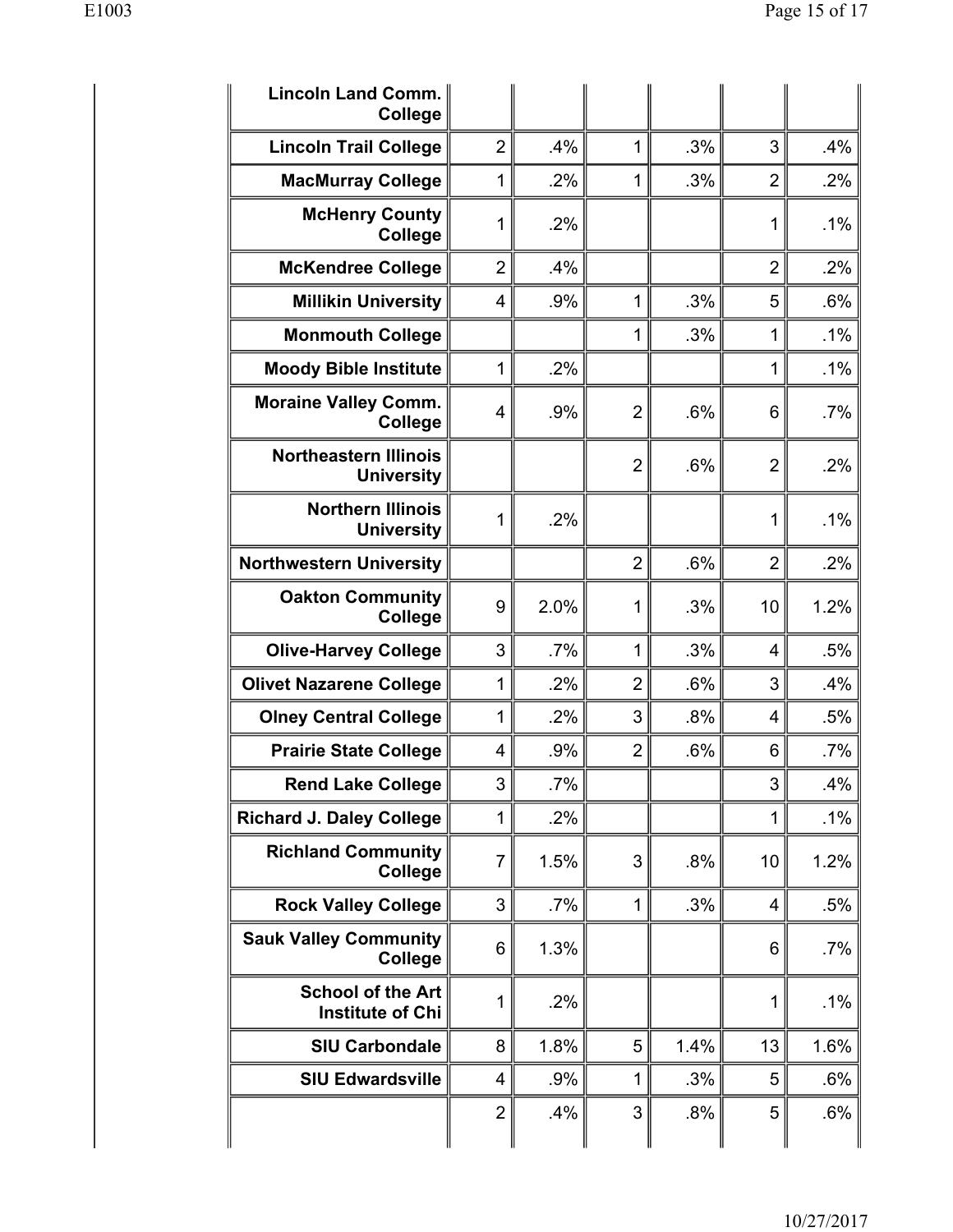|                                   | South Suburban College<br>of Cook County<br><b>(Thornton Community)</b> |                  |        |                |        |                |        |
|-----------------------------------|-------------------------------------------------------------------------|------------------|--------|----------------|--------|----------------|--------|
|                                   | <b>Spoon River College</b>                                              | 3                | .7%    | 1              | .3%    | $\overline{4}$ | .5%    |
|                                   | <b>St. Xavier College</b>                                               | 1                | .2%    |                |        | 1              | .1%    |
|                                   | <b>Triton College</b>                                                   | $\overline{2}$   | .4%    | $\mathbf{1}$   | .3%    | 3              | .4%    |
|                                   | U of I - Chicago                                                        | 5                | 1.1%   | 3              | .8%    | 8              | 1.0%   |
|                                   | U of I - Springfield<br>(Sangamon State<br>University)                  |                  |        | $\overline{2}$ | .6%    | $\overline{2}$ | .2%    |
|                                   | U of I - Urbana                                                         | 87               | 19.2%  | 109            | 30.0%  | 196            | 24.0%  |
|                                   | <b>Wabash Valley College</b>                                            | 1                | .2%    |                |        | 1              | .1%    |
|                                   | <b>Waubonsee Community</b><br>College                                   | 4                | .9%    |                |        | $\overline{4}$ | .5%    |
|                                   | <b>Western Illinois</b><br><b>University</b>                            | 4                | .9%    | $\overline{2}$ | .6%    | 6              | .7%    |
|                                   | <b>Wheaton College</b>                                                  |                  |        | 1              | .3%    | 1              | $.1\%$ |
|                                   | <b>Wilbur Wright College</b>                                            | $\overline{2}$   | .4%    |                |        | $\overline{2}$ | .2%    |
|                                   | <b>William Rainey Harper</b><br>College                                 | $\boldsymbol{9}$ | 2.0%   | $\overline{2}$ | .6%    | 11             | 1.3%   |
|                                   | <b>Out of State Institution</b>                                         | 109              | 24.1%  | 131            | 36.1%  | 240            | 29.4%  |
|                                   | <b>Unknown Institution</b><br><b>Type</b>                               | 111              | 24.6%  | 132            | 36.4%  | 243            | 29.8%  |
|                                   | <b>Private Junior Colleges</b>                                          | $\overline{2}$   | .4%    | 1              | .3%    | 3              | .4%    |
| <b>INSTITUTION</b><br><b>TYPE</b> | <b>Private Universities/Co</b>                                          | 23               | 5.1%   | 17             | 4.7%   | 40             | 4.9%   |
|                                   | <b>Public Community</b><br>College                                      | 186              | 41.2%  | 70             | 19.3%  | 256            | 31.4%  |
|                                   | <b>Public Universities</b>                                              | 130              | 28.8%  | 143            | 39.4%  | 273            | 33.5%  |
|                                   | <b>Total</b>                                                            | 452              | 100.0% | 363            | 100.0% | 815            | 100.0% |
| Part-time: Under 12 credit hours  | * Full-time: 12 or more credit hours                                    |                  |        |                |        |                |        |

\*\*Time of Attendance accounts for majority of student's course enrollment. Source: n:\\\enroll\e1\e1fy99.sps; Computing Services Prepared by the Office of Institutional Research/Evaluation; 20 Oct 99

**Parkland College 10th Day Enrollment - FALL 1999 (003)**